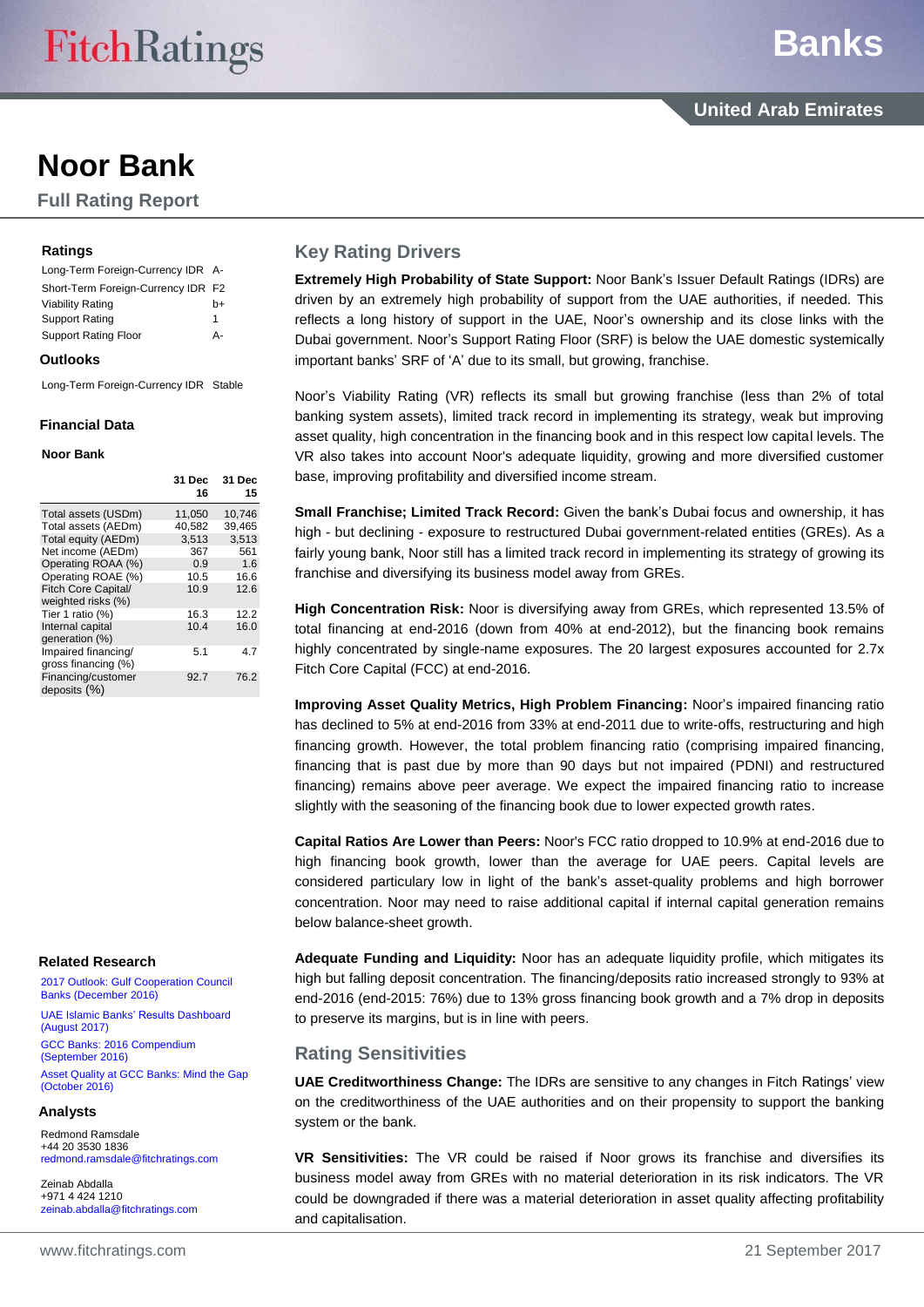## **Support**

#### IDRs Based on Sovereign Support

Fitch believes that the UAE authorities have a strong ability to support the banking system. Our view of support considers the sovereign's strong financial flexibility, sustained by its sovereign wealth funds and revenues, mostly from hydrocarbon production, despite the lower oil prices, and the moderate size of the UAE banking system in relation to the country's GDP. The increasingly diversified non-oil sector also underpins the sovereign's ability to support the banks.

Fitch's opinion of support is also based on the willingness of the authorities to support the banking sector. This has been demonstrated by the UAE authorities' long record of supporting domestic banks, most recently in the 2008-2009 crisis through system-wide liquidity facilities and Tier 2 capital from the federal government and UAE central bank, and injections of additional Tier 1 capital for some banks from their respective emirates.

Noor's IDRs reflect an extremely high probability of state support given its ownership and its close links with the Dubai government. However, its SRF is below the UAE domestic systemically important banks' SRF of 'A' due to its small, albeit growing, franchise with a market share of less than 2% of total banking system financing and deposits at end-2016.

#### **Operating Environment**

#### Slower Economic Growth

UAE real GDP growth is expected to be between 1% and 3% in the next two years, underpinned by non-oil GDP growth. GDP growth continues to be supported by government spending, albeit less so than in the past due to declining oil revenue. The economy has performed well in logistics, aviation, tourism, retail, trade and services for the past three years. Dubai has benefited from the regional turmoil and is regarded as a safe haven for investments, businesses or tourism. Winning Expo 2020 is expected to increase business activity across the emirate's infrastructure, real-estate and hospitality sectors in the next few years.

#### Good Abu Dhabi Resilience to Lower Oil Prices

Abu Dhabi has a strong sovereign balance sheet, with high foreign assets and minimal external debt. By extension this applies to the UAE. Abu Dhabi maintains vast buffers, which provide resilience to the fall in oil prices that have occurred since mid-2014. Fitch forecasts a government deficit of 3.9% of GDP in 2017 (based on an average Brent crude price of USD52.5 a barrel for 2017).

The government is financing the deficit through a combination of transfers from the Abu Dhabi Investment Authority, dividends from Abu Dhabi National Oil Company, bond issuance and draw-down of general government deposits. Fitch estimates net foreign assets accounted for 2.8x Abu Dhabi's GDP in 2016.

In 2018, we expect the Abu Dhabi government budget to post a surplus of 1.5% of GDP, as Brent recovers to USD55/bbl and the introduction of sales tax yields about 0.5% of GDP.

Fitch estimates that there is significant scope for cutbacks in aid, net lending to GREs and transfer to the federal government. A decrease in financing GREs will affect projects and the economy to a certain extent, but we still expect strong growth in large sectors such as trade, tourism, retail, logistics and aviation, large refinery and energy projects.

**Related Criteria** [Global Bank Rating Criteria \(November](https://www.fitchratings.com/site/re/891051) 2016)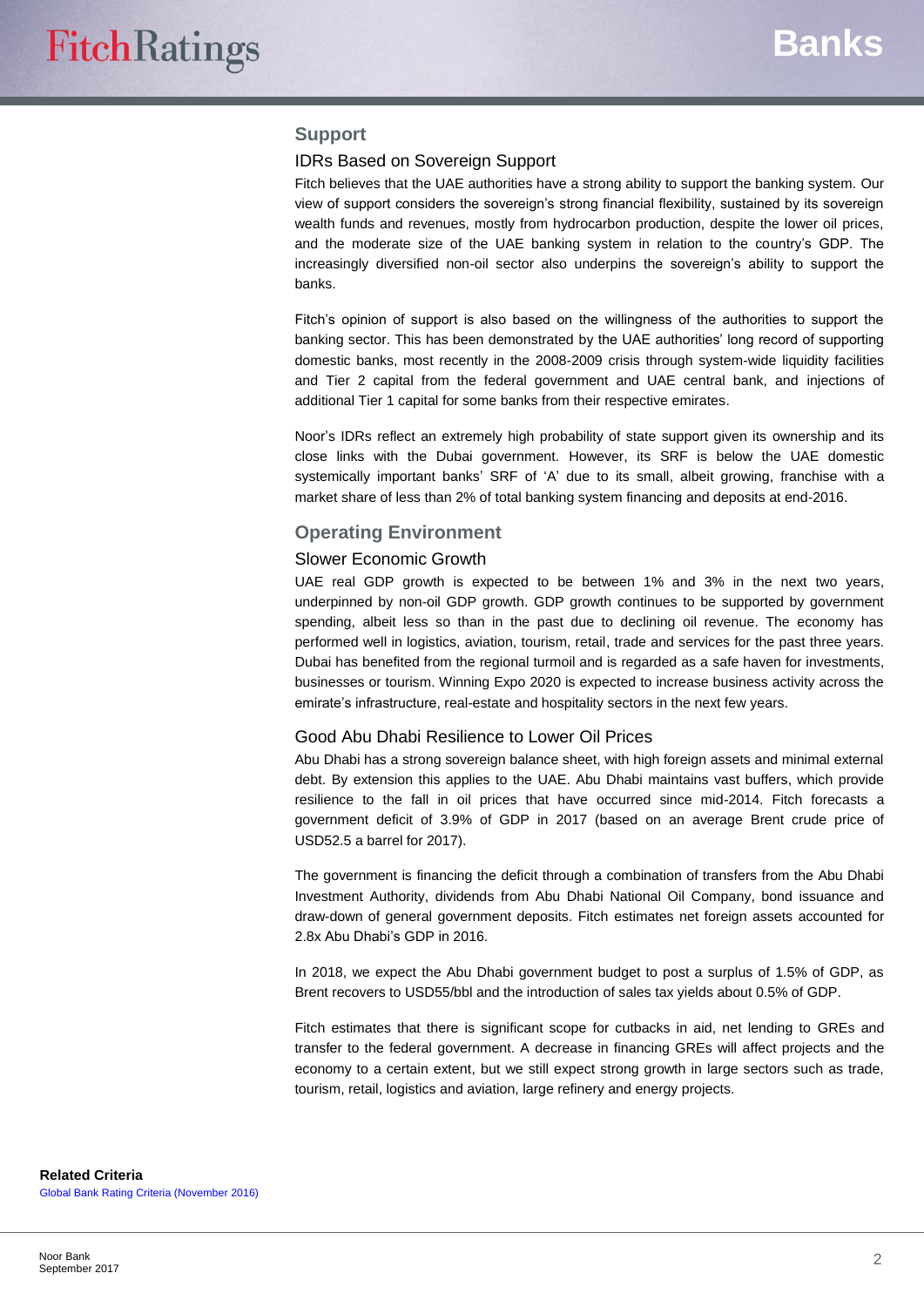## Dubai GREs' Restructuring Largely Completed, but Bullet Repayments Leave **Uncertainty**

Debt restructuring of troubled Dubai-based GREs is largely complete, although many repayments are still bullet, with some maturities in 2020s. This gives the GREs time to sell assets, although this depends on recovering market prices. The health of the real-estate market, which has been seeing some price corrections in Dubai over the past 18 months, is another important consideration for the overall economic outlook and worse-than-expected performance could lead to re-emergence of asset-quality problems in the UAE. Some Dubai GREs are now performing well, particularly Nakheel, and have repaid portions of their restructured debts prior to maturity.

Dubai World (DW) has completed its second restructure. DW reached an agreement with a majority of its creditors on a second restructuring of its USD15 billion outstanding debt in early 2015. Under agreed conditions, DW repaid USD3 billion in 2015, the remaining USD12 billion tranche is amortising and has final maturity in 2022.

Dubai Holding (DH) completed its large debt restructuring in 2014. DH's debt was restructured in the form of a bullet repayment in 2024, contingent upon successful asset disposals and completion of projects, leaving still significant uncertainty.

# **Company Profile**

## Small, Albeit Growing, Franchise

Noor was established by royal decree in 2007 by H.H. Sheikh Mohammed bin Rashid Al Maktoum, Vice President and Prime Minister of the UAE and Ruler of Dubai. It was established to fulfil the ruler's vision to create a modern sharia-compliant bank and Dubai's vision of being an Islamic finance hub. Noor and Al Hilal Bank are the only two UAE banks that do not have public shareholding and were given special exemptions by the UAE federal cabinet to continue as non-listed entities.

Noor began its operations in January 2008 and still has a small but growing franchise, consisting of 15 branches and a market share of less than 2% of the UAE's total banking system financing. Noor's franchise is focused on the corporate segment but the bank is growing its retail activities. Fitch believes that the bank's franchise benefits from its influential ownership and board members.

#### Concentrated Business Model

Noor is a universal bank and offers sharia-compliant banking services, including personal, corporate, wholesale, wealth management, treasury and trade activities. The business model is divided into four main segments – corporate banking, wholesale banking, personal and business banking, and Treasury services. The business model focuses on corporates, which represented 66% of the gross financing book and 43% of total assets at end-2016. However, personal and business banking is an area of growth and was the highest contributor (44%) to the bank's operating income in 2016.

Noor has a concentrated business model given its high but strongly declining exposure to GREs. Exposure to the government and its GREs accounted for 13.5% of the financing book at end-2016, down from 40% at end-2012. Noor has a more diversified earning stream than its peers. Non-financing income represented 39% of total operating income in 2016, above local peer average. This is supported by its trade focus (unfunded business) and superior activity in syndication origination and distribution as the bank leverages from its close ties to the government.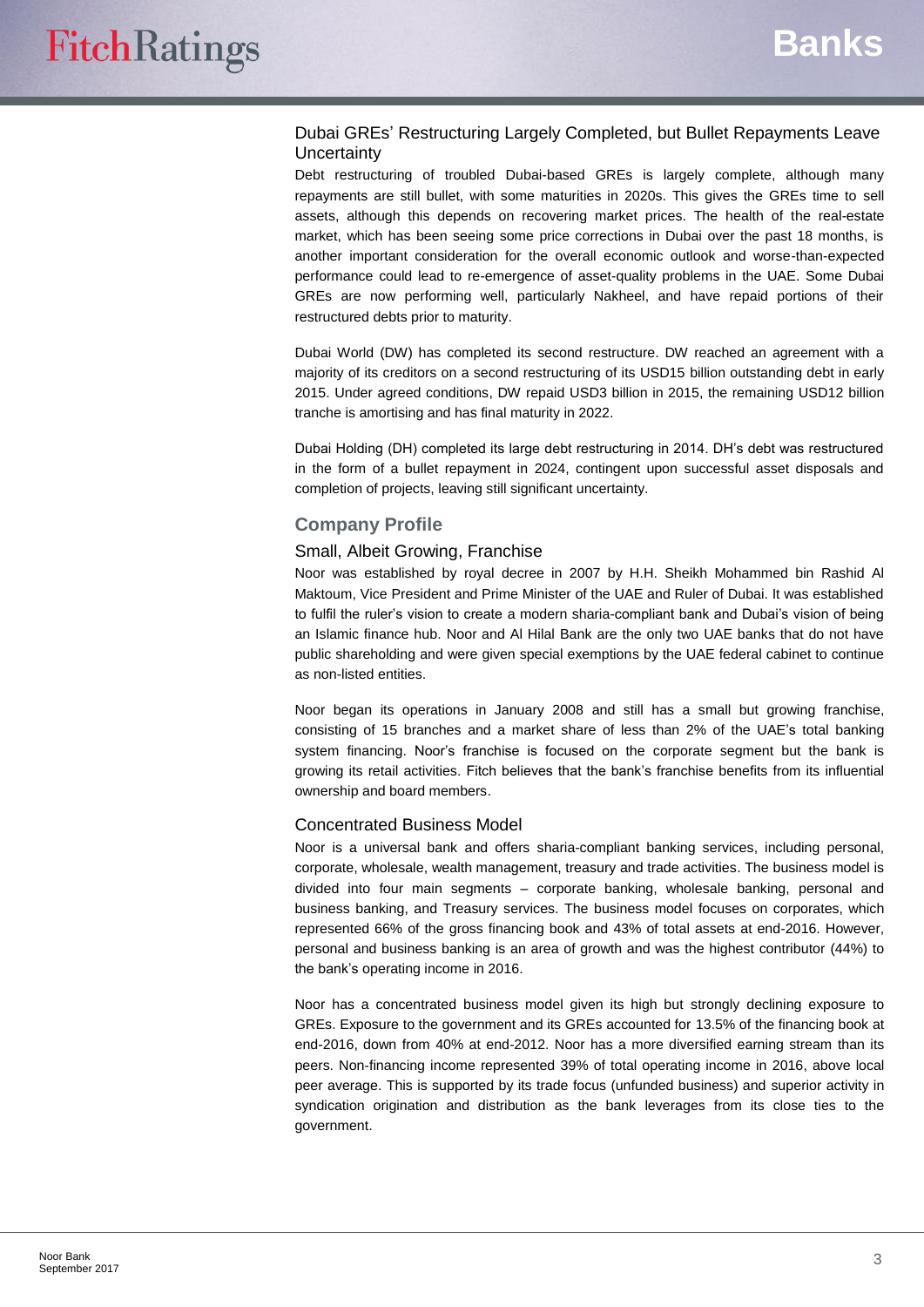## **Management and Strategy**

#### Experienced and Capable Management Team

Senior management comprises experienced international and regional managers. The bank has a capable management team that understands the local market and the associated risks. In mid-2017, Noor appointed John Iossifidis, previously the head of Corporate and Investment banking at Mashreq, to head the bank. We believe management quality is in line with similarly sized peers with a good degree of depth.

Noor is primarily owned by the Dubai government and the Dubai royal family. The bank's first board of directors was selected and nominated by the ruler through a royal decree, which raises some corporate governance concerns. The chairman is Sheikh Ahmed bin Mohamed bin Rashid Al Maktoum (the son of the ruler of Dubai) and Noor is the only Dubai-based bank to have had a ruling family member acting as chairman since inception. However, we believe the bank operates at arm's length from the government. The reducing concentration to Dubai and its GREs supports this and the authorities have built up a record of minimal interference.

#### Clearly Articulated Strategy but Limited Track Record

Noor was established to be an integral part of Dubai's vision of becoming the global hub for Islamic finance. Noor's initial strategy was to grow as quickly as possible, mainly through large corporate and Dubai GREs, which had serious problems during the crisis. Since then, Noor has diversified away from this type of financing and focuses on retail, trade and growing its fees business.

Management has been growing the gross financing book by strong double digits (13% in 2016) but from a relatively low base. Financing growth is expected to be 10%-15% in 2017, above the sector average. Real-estate and mortgage financing is also expected to be an area of growth as the bank is less exposed to this sector than peers (real estate and contracting exposure represented 10% of the financing book at end-2016).

While we believe Noor has a clear strategy of diversifying its business model, the bank still needs to demonstrate a longer track record of maintaining asset quality and further diversifying the financing book.

#### **Risk Appetite**

#### Adequate Underwriting Standards

Noor has adequate underwriting standards and its legacy GRE exposures are common exposures across several UAE banks. However, its Dubai focus and establishment around the time of the financial crisis increased its exposure to problem financing.

Credit risk is the bank's most significant risk, representing 90% of total risk-weighted assets (RWAs) at end-2016. Corporate lending accounts for 66% of gross financing and is mainly in trade, transportation, financial institutions (syndications), and real estate and construction. Exposure to real estate and contracting formed 10% of total financing at end-2016, below market average. The average financing to value ratio across the real-estate portfolio is 60%- 70%. The bank's real estate portfolio is well collateralised by real estate corporate guarantees and 12% of the portfolio is cash collateralised.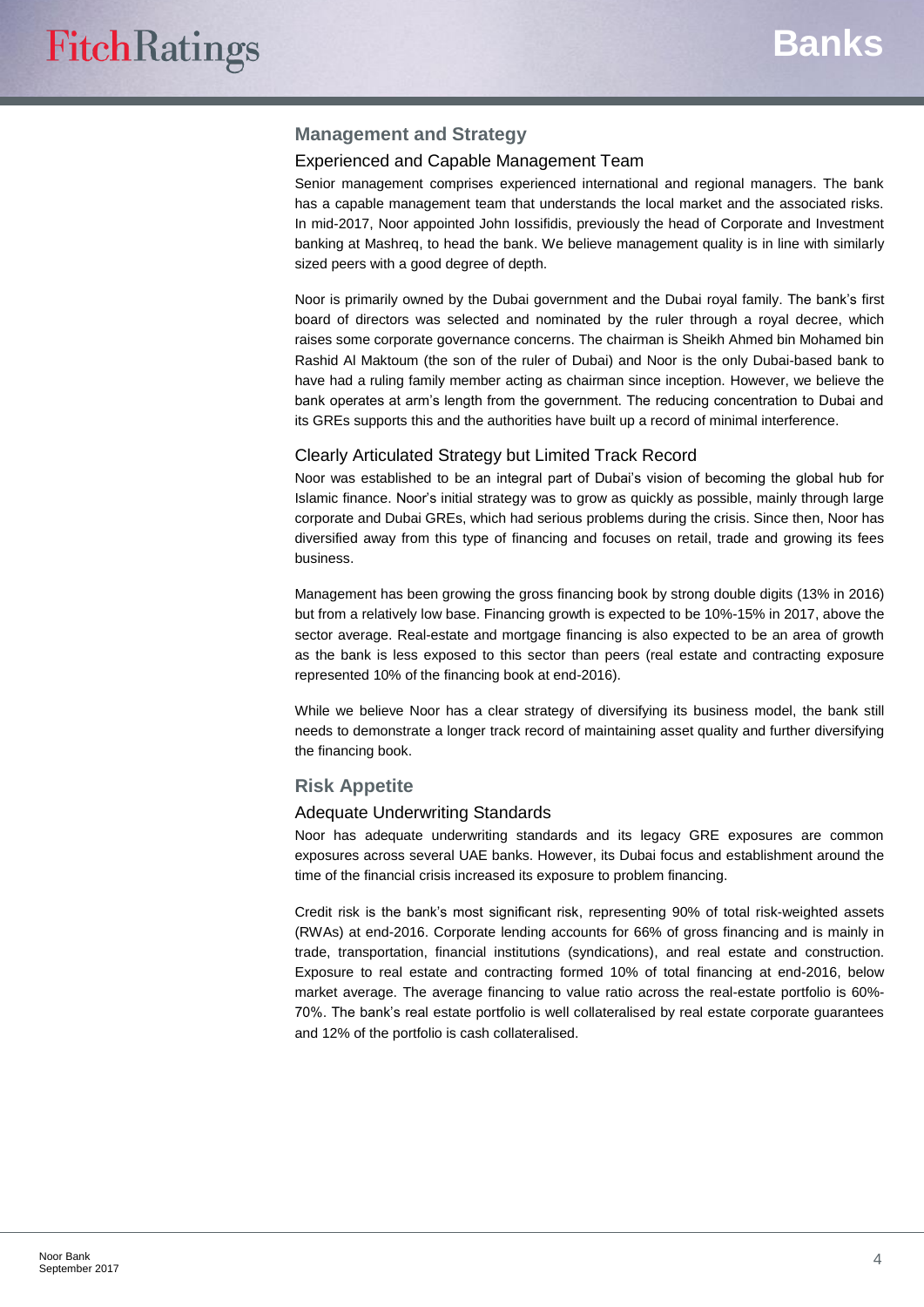Financing to the government and GREs accounted for 13.5% of the bank's gross financing at end-2016. This has decreased sharply from 40% at end-2012 due to some repayments and the bank's strategy to diversify its financing book by focusing on retail, healthcare, education and trade. However, the financing book remains highly concentrated, with the 20 largest exposures accounting for 2.7x Noor's FCC at end-2016 due to the bank's large tickets to corporates and GREs. The bank's largest exposure was restructured in 2014 and is related to one of the Dubai GREs.

Retail financing accounted for 34% of gross financing at end-2016 and consisted mainly of mortgage (54%) and personal (30%) financing. Personal financing is salary assigned and backed by end-of-service benefits, and the bank focuses mainly on expatriates. The SME financing portfolio was relatively small at AED814 million at end-2016, or 3% of the total financing book.

#### High-Quality Investment Portfolio

Noor has a high-quality investment portfolio representing 10% of its total assets. Most of the securities book is invested in the UAE but Noor has investments in other Gulf Cooperation Council (GCC) countries (mainly Saudi Arabia, Qatar and Kuwait) in addition to small exposures in Indonseia, Malysia and Pakistan (13% of the investment book), which are mainly sovereign securities.

#### Limited Exposure to Market Risk

Market risk for Noor is well managed and accounted for 2% of total RWAs at end-2016. Noor runs positive repricing and the bank's financing book is largely floating with 49% of the book repricing within three months.

The bank's investment book, which represents about 10% of total assets, is mainly classified as available for sale, which allows the bank to liquidate its portfolio prior to maturity if needed, reducing profit fluctuation risk. The average duration of the investment portfolio is five years. About 76% of the financing book is denominated in local currency and the remaining is mainly in US dollar (to which the Emirati dirham is pegged) and is adequately covered by US dollar deposits. The bank's investment book is almost entirely in US dollars and the bank had a positive net open foreign-currency position in US dollars at end-2016. The currency peg with the US dollar mitigates foreign-exchange risk.

#### **Financial Profile**

#### Asset Quality

*Strong Improvement in Asset-Quality Metrics Since 2013*

| ASSULATION ITALING                                                            |          |          |          |          |
|-------------------------------------------------------------------------------|----------|----------|----------|----------|
| (%)                                                                           | End-2016 | End-2015 | End-2014 | End-2013 |
| Growth of gross financing                                                     | 12.9     | 25.4     | 24.0     | 26.2     |
| Impaired financing/gross financing                                            | 5.1      | 4.7      | 7.3      | 9.5      |
| Reserves for impaired financing/impaired financing                            | 122.8    | 112.9    | 105.6    | 95.0     |
| Impaired financing less reserves for impaired<br>financing/Fitch Core Capital | $-9.2$   | $-4.2$   | $-2.4$   | 3.1      |
| Financing impairment charges/average gross<br>financing                       | 2.5      | 0.9      | 0.7      | 0.3      |
| Pre-impairment operating profit/gross financing <sup>a</sup>                  | 3.7      | 3.1      | 2.7      | 1.5      |
| <sup>a</sup> Annualised<br>Source: Noor                                       |          |          |          |          |

Noor began its business operations around the start of the financial crisis. The bank's Dubai focus and high exposure to Dubai GREs increased its exposure to problem financing, which has been improving with the recovery of the operating environment. The impaired financing ratio of 33% at end-2011 had declined to 5.1% by end-2016 due to repayments, write-offs,

# **Asset-Quality Ratios**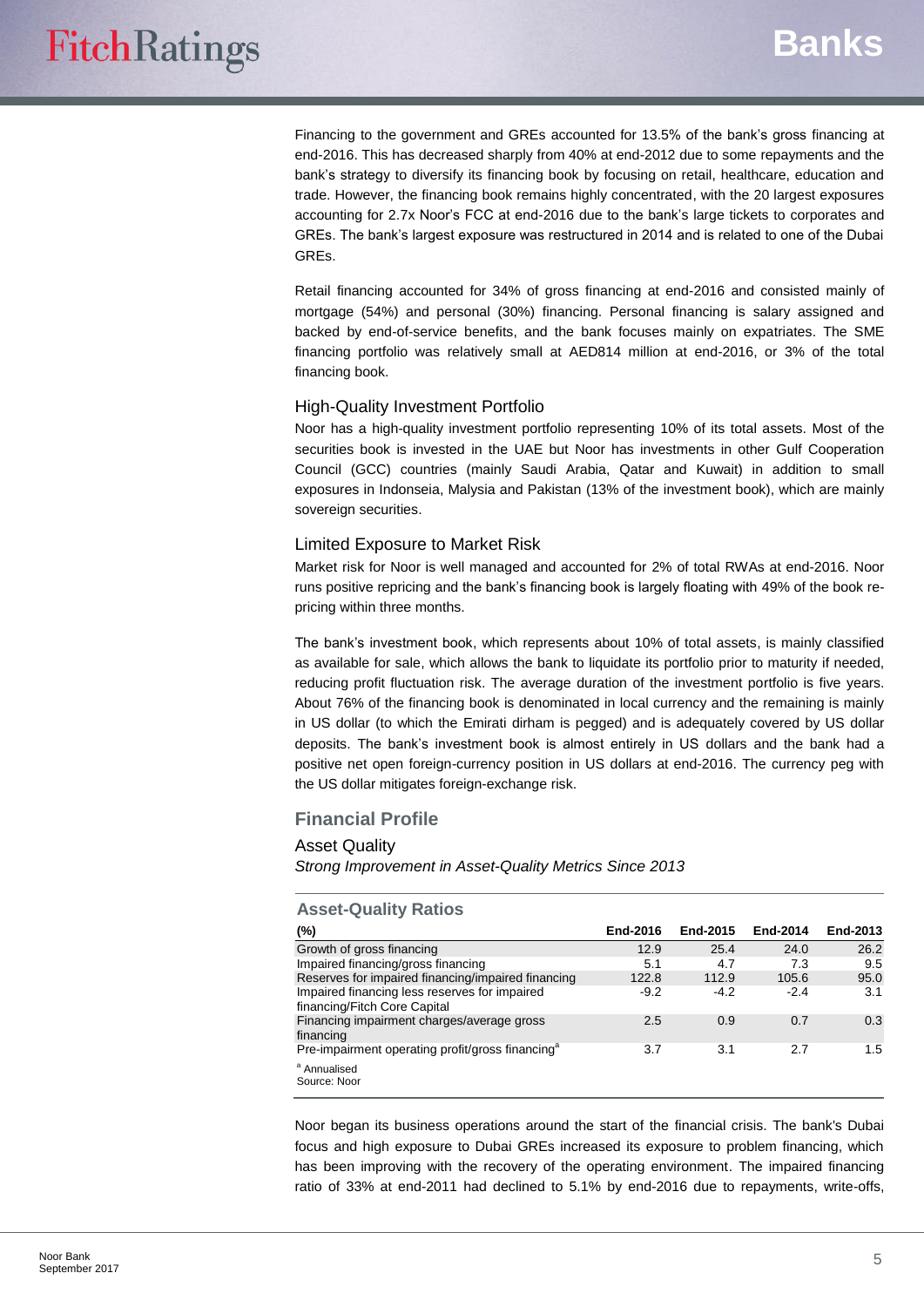successful restructuring and also high financing book growth. The value of impaired financing dropped by more than 50% in 2013 mainly due to high restructuring.

Impaired financing origination was AED468 million in 2016, or 1.7% of the total book, and mainly related to an increase in SME impairment charges, as is common across the sector. The bank is running down its SME portfolio as a result. Reserve coverage increased to 123% at end-2016 in preparation of IFRS 9. Financing impairment charges increased to 2.5% of gross financing in 2016 and the bank is expected to book additional impairment charges in 2017 as it fully provides for its SME portfolio.

While the bank's impaired financing ratio has improved with the recovery of the operating environment, its problem financing ratio remains well above peer average due to the bank's high stock of restructured financing mainly related to Dubai GREs. However, we believe this is as a result of the bank's legacy financing and we do not expect deterioration in Noor's financing book from its new exposures.

Noor's pre-impairment profit to gross financing improved to 3.7% in 2016, supported by strengthening profitability, and is in line with UAE and GCC peers. This provides the bank with additional loss absorption capacity without hurting its capital.

#### Earnings and Profitability

*Strengthening Profitability, but Hit by Higher FICs in 2016*

| <b>Profitability Ratios</b> |  |
|-----------------------------|--|
|-----------------------------|--|

| (%)                                          | 2016 | 2015 | 2014 | 2013 |
|----------------------------------------------|------|------|------|------|
| Net financing income/average earning assets  | 2.9  | 2.8  | 2.8  | 2.2  |
| Non-financing expense/gross revenues         | 40.5 | 45.9 | 48.3 | 61.4 |
| Financing and securities impairment charges/ | 63.7 | 26.4 | 23.4 | 18.0 |
| pre-impairment operating profit              |      |      |      |      |
| Operating profit/average total assets        | 0.9  | 1.6  | 1.5  | 1.0  |
| Operating profit/risk-weighted assets        | 1.1  | 2.0  | 1.9  | 1.1  |
| Net income/average equity                    | 10.5 | 16.8 | 24.3 | 11.0 |
| Source: Noor                                 |      |      |      |      |
|                                              |      |      |      |      |

Noor's profitability has strengthened as it is growing its financing book and reducing its cost of funding by attracting low-cost current and saving accounts (CASA) deposits. Despite the pressure in margins witnessed by most banks in the UAE due to tighter liquidity, Noor maintained its net financing margin at 2.9% in 2016, in line with UAE-rated peers as it offloaded some of its expensive term deposits to preserve its margins.

Noor has a more diversified earnings structure than some local peers, supported by its trade finance focus and superior activity in syndication origination and distribution. Fee income and non-financing income accounted for 39% of operating income in 2016, significantly above the peer average.

Financing impairment charges have been declining from their 2011 peak (93% of preimpairment profit). However, impairment charges increased to absorb 64% of pre-impairment operating profit in 2016 due to the bank's increased reserve coverage in preparation of IFRS9. Accordingly, operating return on average assets dropped to 0.9% in 2016 from 1.6% in 2015, which is below the peer average. Noor is expected to book additional impairment charges in 2017 as it continues to provide for its SME portfolio. However, as the bank continues to strengthen its profitability, additional impairment charges are expected to be absorbed by its growing pre-impairment profit.

The bank's cost/income ratio of 40% in 2016 was higher than most peers' as the bank remains in a growth phase. Fitch expects the ratio to improve in the long term with a stable cost base and strengthening profitability.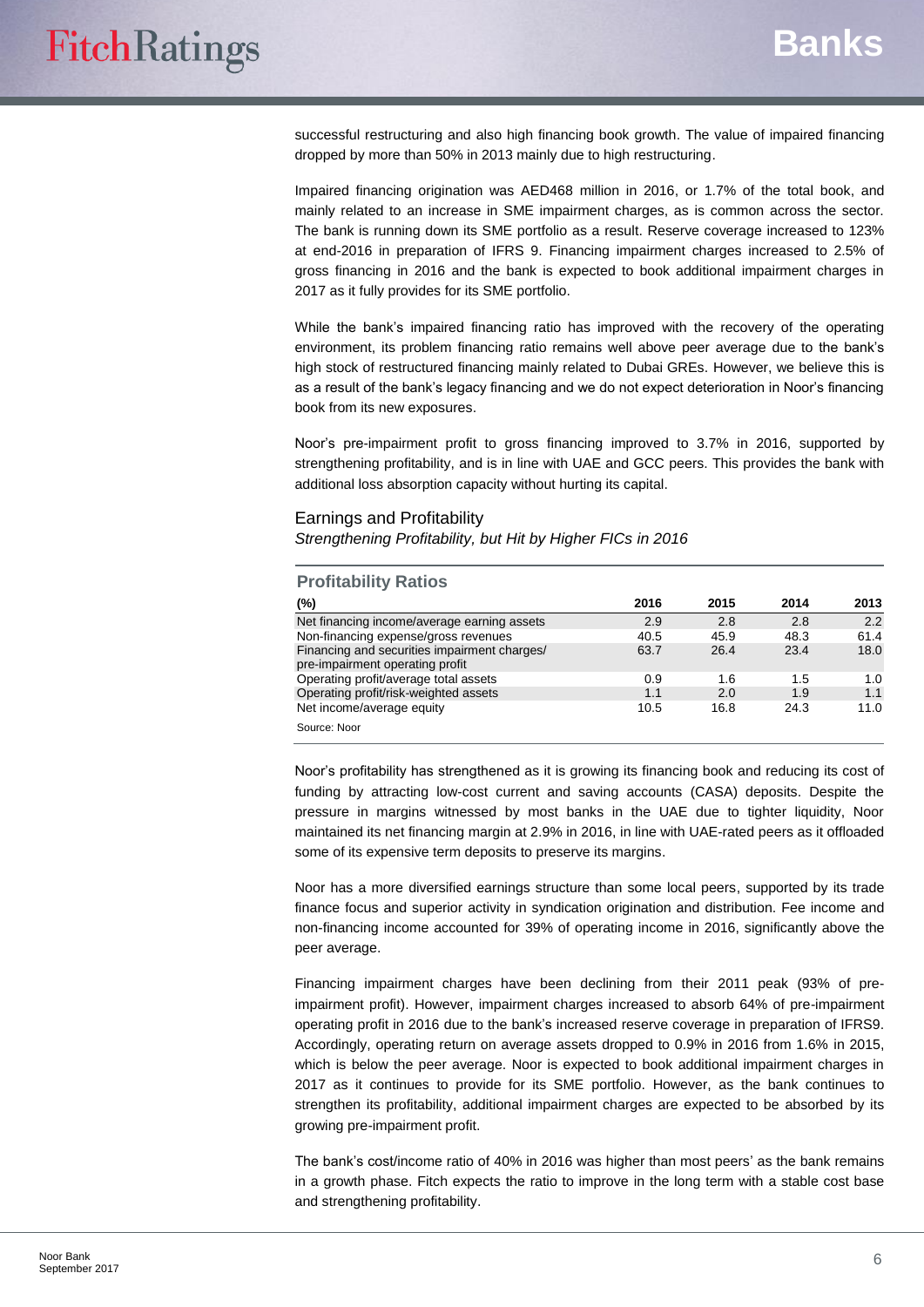# Capitalisation and Leverage

*Weaker Core Capital Ratios than Peers*

| <b>Capital Ratios</b>                  |          |          |          |          |
|----------------------------------------|----------|----------|----------|----------|
| (%)                                    | End-2016 | End-2015 | End-2014 | End-2013 |
| Fitch Core Capital/weighted risk       | 10.9     | 12.6     | 15.4     | 13.9     |
| Tier 1 regulatory capital ratio        | 16.3     | 12.2     | 14.6     | 13.9     |
| Tangible common equity/tangible assets | 8.7      | 8.9      | 11.3     | 10.6     |
| Total regulatory capital ratio         | 17.3     | 15.2     | 18.1     | 17.6     |
| Internal capital generation            | 10.4     | 16.0     | 10.5     | 10.5     |
| Source: Noor                           |          |          |          |          |

Noor's capital ratios have been pressured as financing growth has been exceeding the bank's internal capital generation. Internal capital generation dropped to 10.4% at end-2016 due to high impairment charges, which put pressure on net income. The FCC ratio was 10.9% at end-2016, below the average for domestic peers. We believe Noor's core capital ratios are particularly weak in light of its asset-quality problems and high borrower concentrations.

The Tier 1 capital ratio improved to 16.3% at end-2016 following the bank's USD500 million Tier 1 sukuk issuance. The total capital adequacy ratio was 17.3% at end-2016 (above the central bank's minimum requirement of 12%) and the bank aims to maintain the ratio at 14%- 15%. In 2014, the bank pre-paid its AED771 million Tier 2 Wakala deposit received from the Ministry of Finance in 2008 as part of its liquidity support to the banking system (which had amortised to AED463 million by end-2013).

Noor has healthy internal capital generation as it does not pay dividends. However, if internal capital generation does not keep in line with the bank's fast growth, the bank may need to raise additional capital.

#### Funding and Liquidity *Mainly Customer Deposit Funded*

| <b>Funding and Liquidity Ratios</b>                        |          |          |          |          |
|------------------------------------------------------------|----------|----------|----------|----------|
| $(\%)$                                                     | End-2016 | End-2015 | End-2014 | End-2013 |
| Financing/customer deposits                                | 92.7     | 76.2     | 82.0     | 84.5     |
| Interbank assets/interbank liabilities                     | 216.4    | 1.990.0  | 745.5    | 508.8    |
| Customer deposits/total funding<br>(excluding derivatives) | 82.7     | 92.1     | 95.6     | 92.0     |
| Source: Noor                                               |          |          |          |          |

Customer deposits represented 83% of non-equity funding at end-2016. Given the tightening of liquidity in the market resulting in high competition for deposits, and therefore higher pricing, the bank offloaded some of its costly wakala (term) deposits to reduce its funding costs. The deposit base dropped by 7% in 2016, which was compensated by higher interbank funding accounting for 7% of non-equity funding. The bank aims to increase its CASA deposits by attracting transactional accounts to reduce its funding costs and deposit concentration. These also provide the bank with a stable funding base as they are less sensitive to interest-rate fluctuations. At end-2016, CASA deposits made up two-thirds of the deposit base, higher than peers.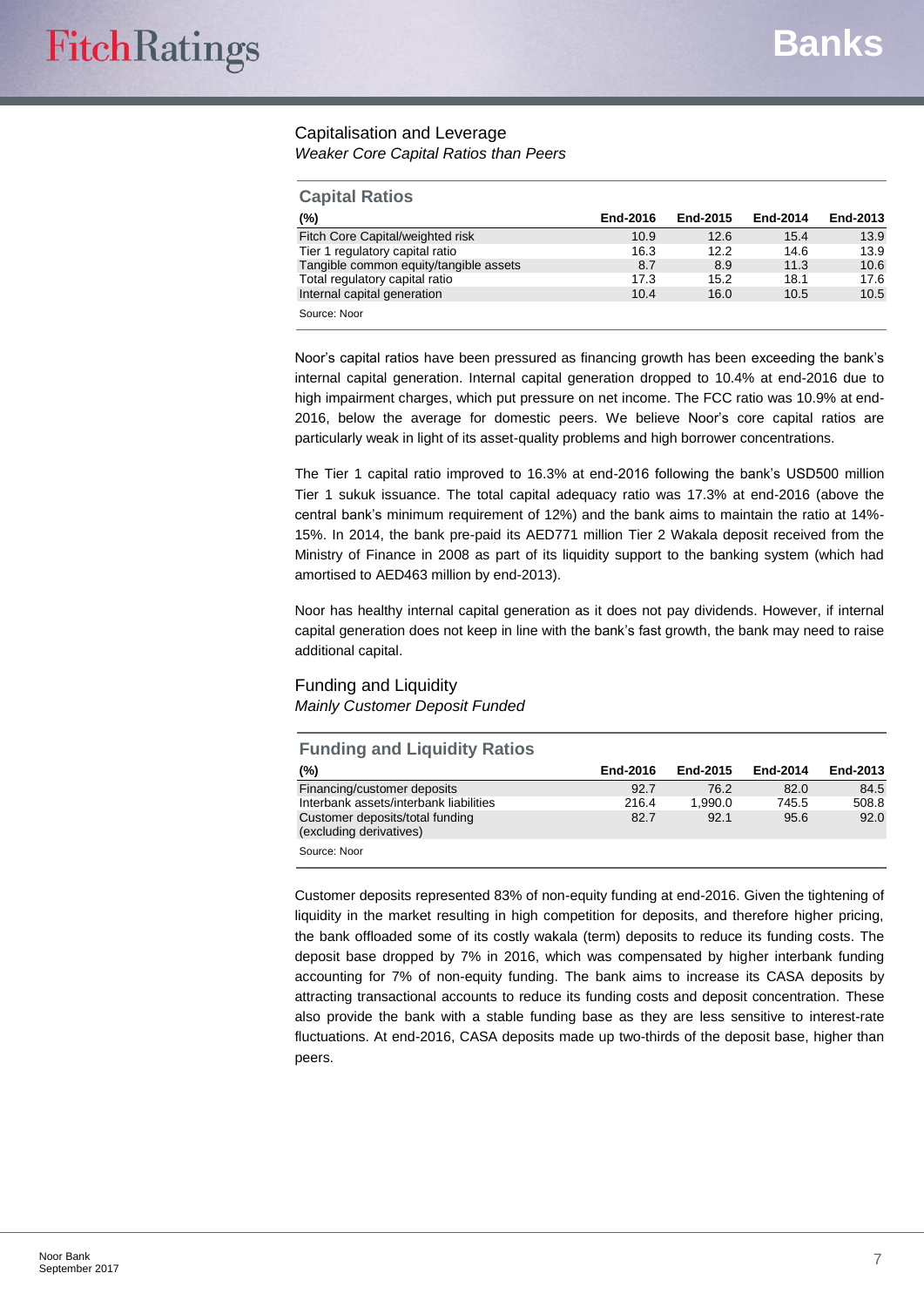# **Banks**

#### **Breakdown of Deposits at End-2016**



Source:Noor

Retail deposits accounted for 40% of total deposits at end-2016. The remainder is mainly split between corporates (14%) and the government and GREs (45%). Similar to peers, the deposit base is concentrated, with the 20 largest deposits accounting for 35% of the total. Noor managed to reduce its deposit concentration through its niche focus on building escrow accounts related to commercial real-estate financing. These escrow accounts are usually longterm stable funding, depending on the completion of the real-estate project.

Similar to peers, Noor runs negative liquidity gaps of up to one year as most deposits are maturing within this timeframe. However, the bank's high portion of CASA deposits makes the deposit base more stable. To diversify its funding base and maturity profile, Noor issued a USD500 million senior unsecured five-year sukuk in 2015, representing an additional 5% of the bank's non-equity funding.

#### *Adequate Liquidity*

Noor has a satisfactory liquidity position. Liquid assets, including cash balances less mandatory reserves, interbank placements and investment securities maturing within one year, covered 28% of total deposits at end-2016. The financing/deposits ratio increased strongly to 93% at end-2016 due to 13% gross financing book growth coupled with a 7% drop in deposits to preserve margins, but still compares well with peers. We expect the ratio to drop in 2017 as the bank grows its deposits base, with less pressure on funding costs as liquidity in the market started to improve in1Q17.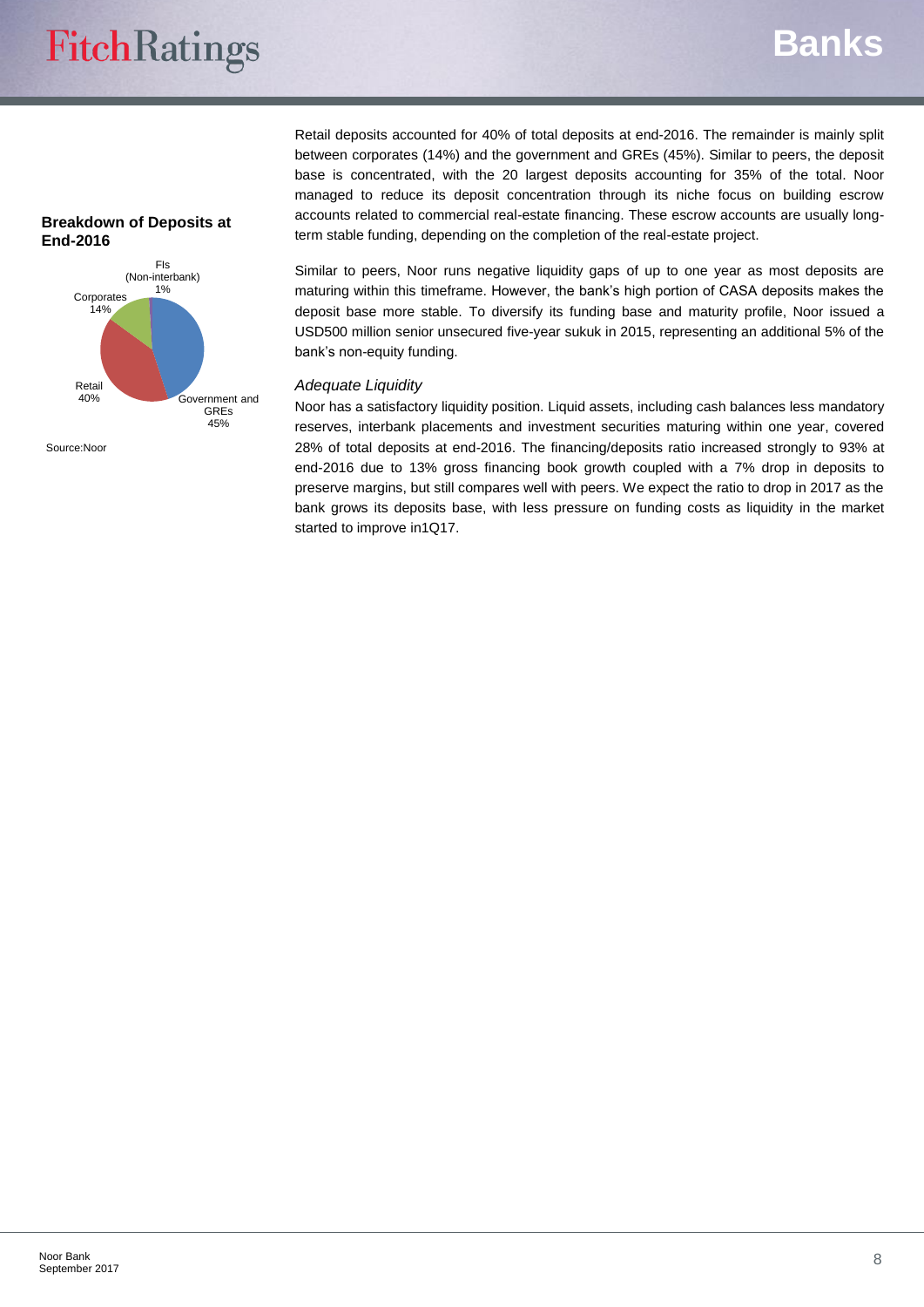# **Peer Analysis**

|                                                 |        | <b>Al Hilal Bank PJSC</b><br>(A+/RWN/bb-)                                                                                                                                                                         |        | Abu Dhabi Islamic Bank PJSC<br>(A+/Stable/bb) |         | <b>Emirates Islamic Bank PJSC</b><br>(A+/Stable/bb-) |        | <b>Noor Bank</b><br>(A-/Stable/b+) |        |        | <b>Shariah Islamic Bank</b><br>(BBB+/Stable/bb+) |        |        |        |        |
|-------------------------------------------------|--------|-------------------------------------------------------------------------------------------------------------------------------------------------------------------------------------------------------------------|--------|-----------------------------------------------|---------|------------------------------------------------------|--------|------------------------------------|--------|--------|--------------------------------------------------|--------|--------|--------|--------|
|                                                 |        | 31 Dec 16 31 Dec 15 31 Dec 14 31 Dec 16 31 Dec 15 31 Dec 14 31 Dec 16 31 Dec 15 31 Dec 14 31 Dec 16 31 Dec 15 31 Dec 14 31 Dec 16 31 Dec 15 31 Dec 15 31 Dec 15 31 Dec 15 31 Dec 16 91 Dec 16 91 Dec 15 31 Dec 14 |        |                                               |         |                                                      |        |                                    |        |        |                                                  |        |        |        |        |
| Net income (AEDm)                               | 125    | 105                                                                                                                                                                                                               | 83     | 1,953                                         | 1,934   | 1,751                                                | 106    | 641                                | 364    | 367    | 561                                              | 678    | 463    | 410    | 377    |
| Gross financing (AEDm)                          | 34,729 | 32,443                                                                                                                                                                                                            | 32,263 | 81,3697                                       | 81,398  | 75,760                                               | 39,841 | 37,117                             | 28,766 | 27,666 | 24,509                                           | 19,546 | 18.106 | 17,233 | 15,046 |
| Total assets (AEDm)                             | 41,088 | 43,091                                                                                                                                                                                                            | 41,291 | 122,290                                       | 118,378 | 111,904                                              | 59,228 | 53,202                             | 42,913 | 40,582 | 39,465                                           | 29,013 | 33,539 | 29,883 | 26,013 |
| Total customer deposits (AEDm)                  | 32,191 | 32,152                                                                                                                                                                                                            | 31,144 | 98,814                                        | 94,927  | 84,776                                               | 41,131 | 39,301                             | 31,447 | 29,834 | 32,149                                           | 23,851 | 18,329 | 16,953 | 14,592 |
| Total equity (AEDm)                             | 3,656  | 3,622                                                                                                                                                                                                             | 3,738  | 9.786                                         | 9,403   | 8,044                                                | 6.689  | 5,095                              | 4,502  | 3,513  | 3,513                                            | 3,273  | 4,856  | 4,704  | 4,588  |
| <b>Profitability ratios</b>                     |        |                                                                                                                                                                                                                   |        |                                               |         |                                                      |        |                                    |        |        |                                                  |        |        |        |        |
| Net financing income/average earning assets     | 3.3    | 3.8                                                                                                                                                                                                               | 4.0    | 4.4                                           | 4.4     | 4.5                                                  | 3.2    | 3.4                                | 3.0    | 2.9    | 2.8                                              | 2.8    | 1.8    | 2.2    | 2.8    |
| Non-financing expense/gross revenues            | 63.7   | 54.6                                                                                                                                                                                                              | 48.4   | 46.0                                          | 46.4    | 45.4                                                 | 45.7   | 43.7                               | 45.6   | 40.5   | 45.9                                             | 48.3   | 42.2   | 38.5   | 42.5   |
| Operating profit/average equity                 | 3.4    | 2.8                                                                                                                                                                                                               | 2.1    | 20.4                                          | 22.6    | 24.3                                                 | 1.9    | 13.2                               | 8.4    | 10.5   | 16.6                                             | 14.4   | 9.8    | 8.9    | 8.4    |
| Operating profit/average total assets           | 0.3    | 0.3                                                                                                                                                                                                               | 0.2    | 1.6                                           | 1.7     | 1.7                                                  | 0.2    | 1.3                                | 0.9    | 0.9    | 1.6                                              | 1.5    | 1.5    | 1.5    | 1.6    |
| Net income/average total equity                 | 3.4    | 2.8                                                                                                                                                                                                               | 2.1    | 20.2                                          | 22.5    | 23.2                                                 | 1.8    | 13.2                               | 8.4    | 10.5   | 16.8                                             | 24.3   | 9.8    | 8.9    | 8.4    |
| Capitalisation                                  |        |                                                                                                                                                                                                                   |        |                                               |         |                                                      |        |                                    |        |        |                                                  |        |        |        |        |
| Fitch Core Capital/risk-weighted assets         | 9.5    | 9.9                                                                                                                                                                                                               | 10.8   | 9.4                                           | 9.2     | 8.2                                                  | 14.9   | 12.1                               | 12.7   | 10.9   | 12.6                                             | 15.4   | 20.3   | 20.8   | 23.2   |
| Tier 1 regulatory capital ratio                 | 14.6   | 15.4                                                                                                                                                                                                              | 16.2   | 14.6                                          | 14.6    | 13.9                                                 | 14.9   | 12.1                               | 12.6   | 16.3   | 12.2                                             | 14.6   | 20.4   | 20.9   | 23.4   |
| Total regulatory capital ratio                  | 15.2   | 16.0                                                                                                                                                                                                              | 17.0   | 15.3                                          | 15.1    | 14.4                                                 | 16.1   | 13.2                               | 13.8   | 17.3   | 15.2                                             | 18.1   | 21.4   | 22.0   | 23.9   |
| Equity/total assets                             | 8.4    | 8.4                                                                                                                                                                                                               | 9.1    | 8.0                                           | 7.9     | 7.2                                                  | 11.3   | 9.6                                | 10.5   | 8.7    | 8.9                                              | 11.3   | 14.5   | 15.7   | 17.6   |
| Internal capital generation                     | 3.4    | 2.9                                                                                                                                                                                                               | 2.2    | 12.0                                          | 12.2    | 12.8                                                 | 1.6    | 12.6                               | 8.1    | 10.4   | 16.0                                             | 10.5   | 9.5    | 3.6    | 2.9    |
| <b>Asset quality</b>                            |        |                                                                                                                                                                                                                   |        |                                               |         |                                                      |        |                                    |        |        |                                                  |        |        |        |        |
| Growth of total assets                          | 0.8    | 4.4                                                                                                                                                                                                               | 6.7    | 3.3                                           | 5.8     | 8.5                                                  | 11.3   | 24.0                               | 7.9    | 2.8    | 36.0                                             | 25.3   | 12.2   | 14.9   | 19.7   |
| Growth of gross financing                       | 7.0    | 0.6                                                                                                                                                                                                               | 15.3   | $-0.0$                                        | 7.4     | 16.4                                                 | 7.3    | 29.0                               | 16.4   | 12.9   | 25.4                                             | 24.0   | 5.1    | 14.5   | 16.8   |
| Impaired financing/gross financing              | 8.4    | 8.5                                                                                                                                                                                                               | 4.8    | 4.0                                           | 3.3     | 3.8                                                  | 9.1    | 8.8                                | 10.3   | 5.1    | 4.7                                              | 7.3    | 6.0    | 6.6    | 5.3    |
| Reserves for impaired financing/gross financing | 7.1    | 6.4                                                                                                                                                                                                               | 4.9    | 3.9                                           | 3.7     | 3.6                                                  | 8.8    | 7.9                                | 9.3    | 6.3    | 5.3                                              | 7.7    | 5.6    | 5.1    | 3.8    |
| Reserves for impaired financing/impaired        | 85.0   | 75.5                                                                                                                                                                                                              | 102.4  | 97.8                                          | 111.4   | 95.6                                                 | 96.9   | 89.5                               | 90.4   | 122.8  | 112.9                                            | 105.6  | 92.9   | 78.3   | 71.2   |
| financing                                       |        |                                                                                                                                                                                                                   |        |                                               |         |                                                      |        |                                    |        |        |                                                  |        |        |        |        |
| Impaired financing less reserves for impaired   | 11.9   | 18.6                                                                                                                                                                                                              | $-1.0$ | 0.9                                           | $-3.4$  | 1.7                                                  | 1.7    | 6.7                                | 6.3    | $-9.2$ | $-4.2$                                           | $-2.4$ | 1.6    | 5.2    | 5.0    |
| financing/Fitch Core Capital                    |        |                                                                                                                                                                                                                   |        |                                               |         |                                                      |        |                                    |        |        |                                                  |        |        |        |        |
| <b>Funding and liquidity</b>                    |        |                                                                                                                                                                                                                   |        |                                               |         |                                                      |        |                                    |        |        |                                                  |        |        |        |        |
| Financing/customer deposits                     | 107.9  | 100.9                                                                                                                                                                                                             | 103.6  | 82.4                                          | 85.8    | 89.4                                                 | 96.9   | 94.4                               | 91.5   | 92.7   | 76.2                                             | 82.0   | 98.8   | 101.7  | 103.1  |
| Interbank assets/interbank liabilities          | 11.2   | 15.4                                                                                                                                                                                                              | 132.5  | 116.7                                         | 152.7   | 114.5                                                | 429.0  | 240.8                              | 515.6  | 216.4  | 1,990                                            | 745.5  | 156.1  | 258.6  | 168.1  |
| Customer deposits/total funding                 | 84.4   | 84.9                                                                                                                                                                                                              | 86.0   | 90.1                                          | 89.9    | 84.3                                                 | 81.8   | 85.4                               | 86.1   | 82.7   | 92.1                                             | 95.6   | 66.2   | 70.3   | 71.7   |
| Source: Fitch                                   |        |                                                                                                                                                                                                                   |        |                                               |         |                                                      |        |                                    |        |        |                                                  |        |        |        |        |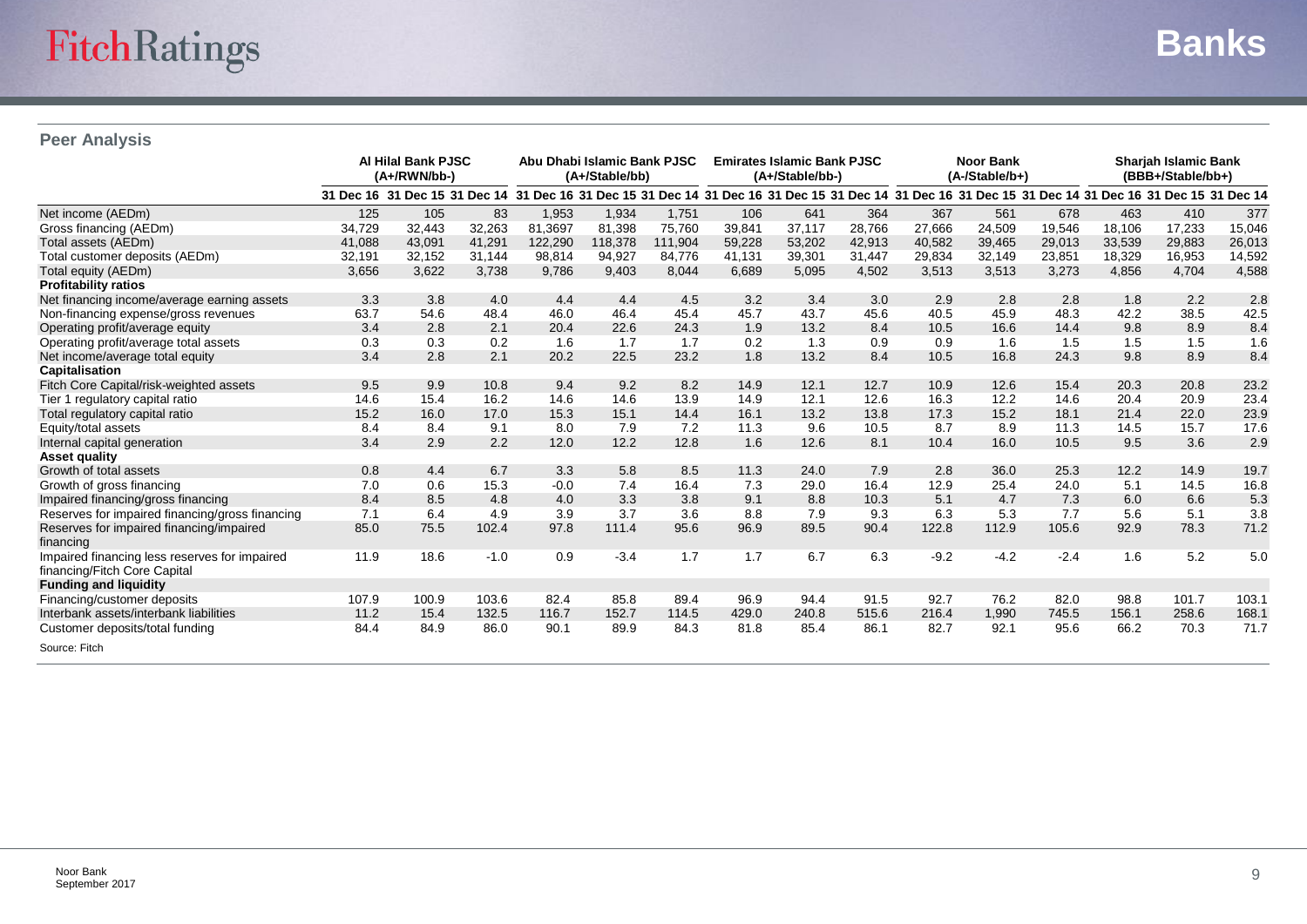# **Banks**

#### **Noor Bank**

**Income Statement**

|                                                                    |                    | 31 Dec 2016           | 31 Dec 2015                  | 31 Dec 2014                  | 31 Dec 2013                  |
|--------------------------------------------------------------------|--------------------|-----------------------|------------------------------|------------------------------|------------------------------|
|                                                                    | Year End           | Year End              | Year End                     | <b>Year End</b>              | Year End                     |
|                                                                    | <b>USDm</b>        | <b>AEDm</b>           | <b>AEDm</b>                  | AEDm                         | <b>AEDm</b>                  |
|                                                                    | Audited -          |                       |                              |                              |                              |
|                                                                    | <b>Unqualified</b> | Audited - Unqualified | <b>Audited - Unqualified</b> | <b>Audited - Unqualified</b> | <b>Audited - Unqualified</b> |
|                                                                    |                    |                       |                              |                              |                              |
| 1. Financing Income                                                | 332.0              | 1,219.1               | 1,036.8                      | 802.7                        | 597.3                        |
| 2. Other Financing Income                                          | 35.8               | 131.3                 | 93.2                         | 92.5                         | 81.4                         |
| 3. Dividend Income                                                 | n.a.               | n.a.                  | n.a.                         | n.a.                         | n.a.                         |
| 4. Gross Financing and Dividend Income                             | 367.7              | 1,350.4               | 1,130.0                      | 895.2                        | 678.7                        |
| 5. Financing Expense on Customer Deposits                          | 86.2               | 316.6                 | 242.3                        | 238.4                        | 270.9                        |
| 6. Other Financing Expense                                         | n.a.               | n.a.                  | n.a.                         | n.a.                         | n.a.                         |
| 7. Total Financing Expense                                         | 86.2               | 316.6                 | 242.3                        | 238.4                        | 270.9                        |
| 8. Net Financing Income                                            | 281.5              | 1,033.8               | 887.7                        | 656.8                        | 407.8                        |
| 9. Net Gains (Losses) on Trading and Islamic Derivatives           | (1.4)              | (5.2)                 | 2.1                          | 10.2                         | 62.2                         |
| 10. Net Gains (Losses) on Other Securities                         | 14.1               | 51.7                  | (5.8)                        | 20.8                         | 1.4                          |
| 11. Net Gains (Losses) on Assets at FV through Income Statement    | n.a.               | n.a.                  | n.a.                         | n.a.                         | n.a.                         |
| 12. Net Insurance/Takaful Income                                   | n.a.               | n.a.                  | n.a.                         | n.a.                         | n.a.                         |
| 13. Net Fees and Commissions                                       | 121.9              | 447.7                 | 382.5                        | 241.4                        | 155.4                        |
| 14. Other Operating Income                                         | 46.9               | 172.3                 | 123.0                        | 83.5                         | 5.8                          |
| 15. Total Non-Financing Operating Income                           | 181.5              | 666.5                 | 501.8                        | 355.9                        | 224.8                        |
| 16. Personnel Expenses                                             | 138.4              | 508.3                 | 479.1                        | 340.0                        | 183.1                        |
| 17. Other Operating Expenses                                       | 49.0               | 180.1                 | 159.2                        | 148.8                        | 205.2                        |
| 18. Total Non-Funding Expenses                                     | 187.4              | 688.4                 | 638.3                        | 488.8                        | 388.3                        |
| 19. Equity-accounted Profit/ Loss - Operating                      | n.a.               | n.a.                  | n.a.                         | n.a.                         | n.a.                         |
| 20. Pre-Impairment Operating Profit                                | 275.5              | 1,011.9               | 751.2                        | 523.9                        | 244.3                        |
| 21. Financing Impairment Charge                                    | 175.6              | 645.0                 | 198.1                        | 122.6                        | 43.9                         |
| 22. Securities and Other Credit Impairment Charges                 | n.a.               | n.a.                  | n.a.                         | n.a.                         | n.a.                         |
| 23. Operating Profit                                               | 99.9               | 366.9                 | 553.1                        | 401.3                        | 200.4                        |
| 24. Equity-accounted Profit/ Loss - Non-operating                  | n.a.               | n.a.                  | n.a.                         | n.a.                         | n.a.                         |
| 25. Non-recurring Income                                           | n.a.               | n.a.                  | 7.7                          | 276.8                        | 0.0                          |
| 26. Non-recurring Expense                                          | n.a.               | n.a.                  | n.a.                         | n.a.                         | n.a.                         |
| 27. Change in Fair Value of Own Debt                               | n.a.               | n.a.                  | n.a.                         | n.a.                         | n.a.                         |
| 28. Other Non-operating Income and Expenses                        | n.a.               | n.a.                  | n.a.                         | n.a.                         | 55.0                         |
| 29. Pre-tax Profit                                                 | 99.9               | 366.9                 | 560.8                        | 678.1                        | 255.4                        |
| 30. Tax expense                                                    | n.a.               | n.a.                  | n.a.                         | n.a.                         | n.a.                         |
| 31. Profit/Loss from Discontinued Operations                       | n.a.               | n.a.                  | n.a.                         | n.a.                         | n.a.                         |
| 32. Net Income                                                     | 99.9               | 366.9                 | 560.8                        | 678.1                        | 255.4                        |
| 33. Change in Value of AFS Investments                             | (7.8)              | (28.8)                | 14.4                         | (18.5)                       | (1.8)                        |
| 34. Revaluation of Fixed Assets                                    | 0.0                | 0.0                   | (3.2)                        | 120.4                        | 7.6                          |
| 35. Currency Translation Differences                               | n.a.               | n.a.                  | n.a.                         | n.a.                         | n.a.                         |
| 36. Remaining OCI Gains/(losses)                                   | n.a.               | n.a.                  | n.a.                         | n.a.                         | 6.2                          |
| 37. Fitch Comprehensive Income                                     | 92.1               | 338.1                 | 572.0                        | 780.0                        | 267.4                        |
| 38. Memo: Profit Allocation to Non-controlling Interests           | n.a.               | n.a.                  | n.a.                         | n.a.                         | n.a.                         |
| 39. Memo: Net Income after Allocation to Non-controlling Interests | 99.9               | 366.9                 | 560.8                        | 678.1                        | 255.4                        |
| 40. Memo: Common Dividends Relating to the Period                  | n.a.               | n.a.                  | n.a.                         | 335.8                        | n.a.                         |
| 41. Memo: Preferred Dividends Related to the Period                | n.a.               | n.a.                  | n.a.                         | n.a.                         | n.a.                         |
| Exchange rate                                                      |                    | $USD1 = AED3.6725$    | $USD1 = AED3.6725$           | $USD1 = AED3.6725$           | $USD1 = AED3.6725$           |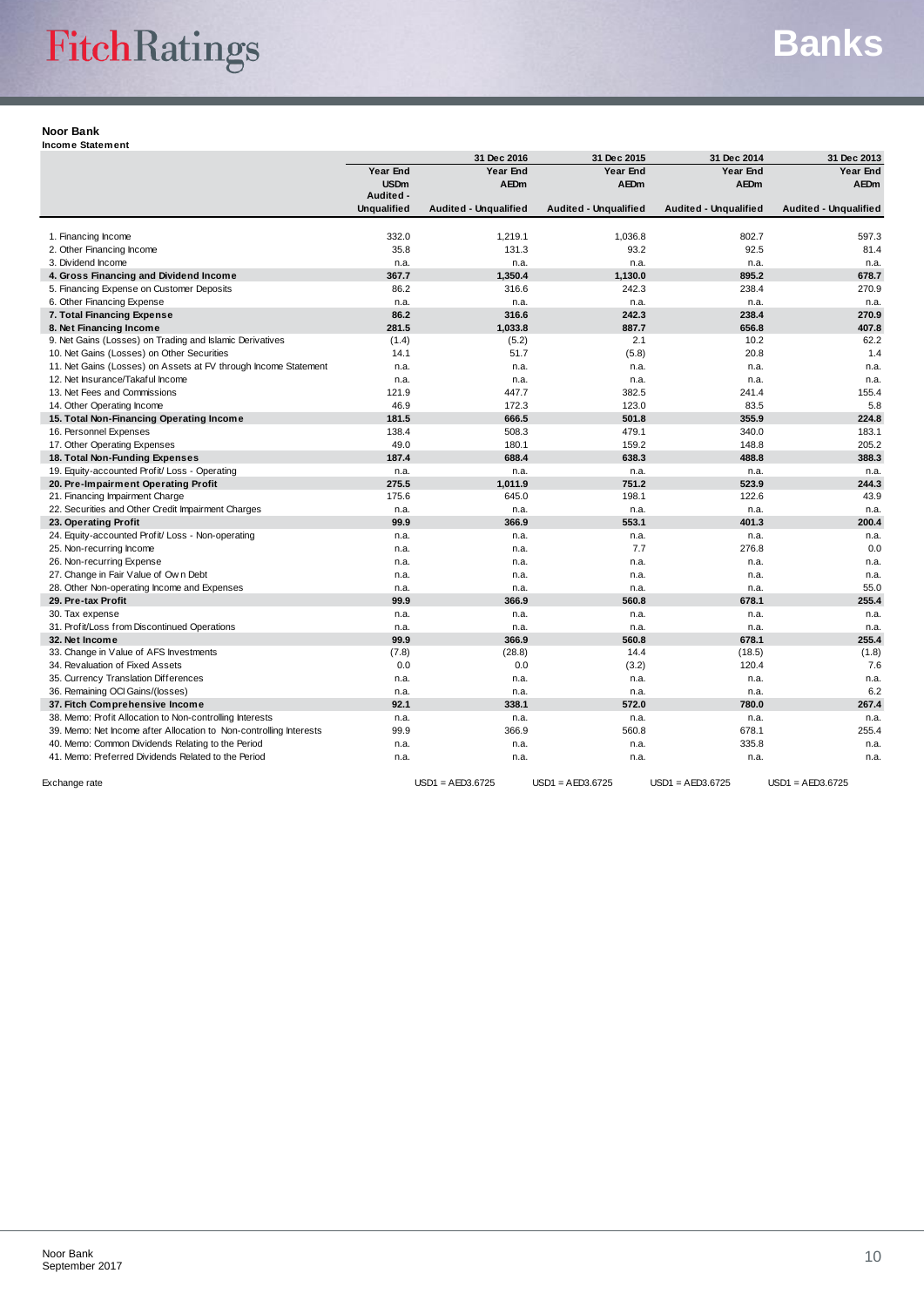**Noor Bank Balance Sheet**

|                                                                                                |                         | 31 Dec 2016             | 31 Dec 2015             | 31 Dec 2014                                                         | 31 Dec 2013             |
|------------------------------------------------------------------------------------------------|-------------------------|-------------------------|-------------------------|---------------------------------------------------------------------|-------------------------|
|                                                                                                | Year End<br><b>USDm</b> | Year End<br><b>AEDm</b> | Year End<br><b>AEDm</b> | Year End<br>AEDm                                                    | Year End<br><b>AEDm</b> |
| <b>Assets</b>                                                                                  |                         |                         |                         |                                                                     |                         |
| A. Financing                                                                                   |                         |                         |                         |                                                                     |                         |
| 1. Residential Mortgage Financing                                                              | n.a.                    | n.a.                    | n.a.                    | n.a.                                                                | n.a.                    |
| 2. Other Mortgage Financing                                                                    | 811.7                   | 2,980.8                 | n.a.                    | n.a.                                                                | 0.0                     |
| 3. Other Consumer/ Retail Financing<br>4. Corporate & Commercial Financing                     | 2,812.6<br>2,969.8      | 10,329.4<br>10,906.5    | 7,570.1<br>10,048.4     | 5,197.0<br>8,541.4                                                  | 3,347.5<br>12,422.3     |
| 5. Other Financing                                                                             | 939.2                   | 3,449.1                 | 6,890.5                 | 5,807.8                                                             | 0.0                     |
| 6. Less: Reserves for Impaired Financing                                                       | 475.8                   | 1,747.4                 | 1,302.1                 | 1,509.3                                                             | 1,424.6                 |
| 7. Net Financing                                                                               | 7,057.4                 | 25,918.4                | 23,206.9                | 18,036.9                                                            | 14,345.2                |
| 8. Gross Financing                                                                             | 7,533.2                 | 27.665.8                | 24,509.0                | 19,546.2                                                            | 15,769.8                |
| 9. Memo: Impaired Financing included above<br>10. Memo: Financing at Fair Value included above | 387.4                   | 1,422.6                 | 1,153.2                 | 1,430.0                                                             | 1,499.2                 |
| <b>B. Other Earning Assets</b>                                                                 | n.a.                    | n.a.                    | n.a.                    | n.a.                                                                | n.a.                    |
| 1. Financing and Advances to Banks                                                             | 1,504.6                 | 5,525.8                 | 7,500.2                 | 4,042.2                                                             | 4,340.7                 |
| 2. Reverse Repos and Cash Collateral                                                           | n.a.                    | n.a.                    | n.a.                    | n.a.                                                                | n.a.                    |
| 3. Trading Securities and at FV through Income                                                 | 225.7                   | 828.8                   | 78.8                    | 292.8                                                               | 213.6                   |
| 4. Islamic Derivatives                                                                         | n.a.                    | n.a.                    | n.a.                    | n.a.                                                                | n.a.                    |
| 5. Available for Sale Securities<br>6. Held to Maturity Securities                             | 661.6<br>224.7          | 2,429.8<br>825.1        | 1,627.4<br>764.2        | 1,882.0<br>734.9                                                    | 1,270.7<br>327.1        |
| 7. Equity Investments in Associates                                                            | 0.4                     | 1.5                     | n.a.                    | n.a.                                                                | 26.5                    |
| 8. Other Securities                                                                            | n.a.                    | n.a.                    | n.a.                    | n.a.                                                                | n.a.                    |
| 9. Total Securities                                                                            | 1,112.4                 | 4,085.2                 | 2,470.4                 | 2,909.7                                                             | 1,837.9                 |
| 10. Memo: Government Securities included Above                                                 | n.a.                    | n.a.                    | n.a.                    | n.a.                                                                | n.a.                    |
| 11. Memo: Total Securities Pledged                                                             | n.a.                    | n.a.                    | n.a.                    | n.a.                                                                | n.a.                    |
| 12. Investments in Property                                                                    | 323.0                   | 1,186.1                 | 1,231.7                 | 1,266.6                                                             | 213.8                   |
| 13. Insurance/Takaful Assets<br>14. Other Earning Assets                                       | n.a.<br>n.a.            | n.a.<br>n.a.            | n.a.<br>n.a.            | n.a.<br>n.a.                                                        | n.a.<br>n.a.            |
| 15. Total Earning Assets                                                                       | 9,997.4                 | 36,715.5                | 34,409.2                | 26,255.4                                                            | 20,737.6                |
| C. Non-Earning Assets                                                                          |                         |                         |                         |                                                                     |                         |
| 1. Cash and Due From Banks                                                                     | 919.5                   | 3,376.9                 | 4,546.1                 | 2.341.7                                                             | 1,491.9                 |
| 2. Memo: Mandatory Reserves included above                                                     | 746.2                   | 2.740.4                 | 2.483.4                 | 1,581.3                                                             | 803.0                   |
| 3. Foreclosed Real Estate                                                                      | n.a.                    | n.a.                    | n.a.                    | n.a.                                                                | n.a.                    |
| 4. Fixed Assets                                                                                | 52.7                    | 193.7                   | 217.2                   | 216.6                                                               | 768.9                   |
| 5. Goodwill                                                                                    | n.a.                    | n.a.                    | n.a.                    | n.a.                                                                | n.a.                    |
| 6. Other Intangibles<br>7. Current Tax Assets                                                  | n.a.<br>n.a.            | n.a.<br>n.a.            | n.a.<br>n.a.            | n.a.<br>n.a.                                                        | n.a.<br>n.a.            |
| 8. Deferred Tax Assets                                                                         | n.a.                    | n.a.                    | n.a.                    | n.a.                                                                | n.a.                    |
| 9. Discontinued Operations                                                                     | n.a.                    | n.a.                    | n.a.                    | n.a.                                                                | n.a.                    |
| 10. Other Assets                                                                               | 80.6                    | 296.1                   | 292.0                   | 199.3                                                               | 153.2                   |
| 11. Total Assets                                                                               | 11,050.3                | 40,582.2                | 39,464.5                | 29,013.0                                                            | 23,151.6                |
| <b>Liabilities and Equity</b>                                                                  |                         |                         |                         |                                                                     |                         |
| D. Remunerative Liabilities<br>1. Customer Deposits - Current                                  | 2,717.7                 | 9,980.9                 | 7,520.8                 | 4,962.5                                                             | 2,960.9                 |
| 2. Customer Deposits - Savings                                                                 | 2,571.6                 | 9,444.2                 | 8,816.7                 | 7,160.4                                                             | 2,959.2                 |
| 3. Customer Deposits - Term                                                                    | 2,834.3                 | 10,409.1                | 15,811.2                | 11,728.1                                                            | 12,743.4                |
| 4. Total Customer Deposits                                                                     | 8,123.7                 | 29,834.2                | 32,148.7                | 23,851.0                                                            | 18,663.5                |
| 5. Deposits from Banks                                                                         | 695.4                   | 2,553.7                 | 376.9                   | 542.2                                                               | 853.2                   |
| 6. Repos and Cash Collateral                                                                   | n.a.                    | n.a.                    | n.a.                    | n.a.                                                                | n.a.                    |
| 7. Commercial Paper and Short-term Borrow ings                                                 | n.a.                    | n.a.                    | n.a.                    | n.a.                                                                | 0.0                     |
| 8. Total Money Market and Short-term Funding                                                   | 8,819.0                 | 32,387.9                | 32,525.6<br>1.836.5     | 24,393.2                                                            | 19,516.7                |
| 9. Senior Unsecured Securities (original maturity > 1 year)<br>10. Subordinated Securities     | 500.1<br>n.a.           | 1,836.5<br>n.a.         | n.a.                    | 0.0<br>n.a.                                                         | n.a.<br>n.a.            |
| 11. Covered Securities                                                                         | n.a.                    | n.a.                    | n.a.                    | n.a.                                                                | n.a.                    |
| 12. Other Long-term Funding                                                                    | n.a.                    | n.a.                    | 544.2                   | 544.2                                                               | 771.0                   |
| 13. Total LT Funding (original maturity > 1 year)                                              | 500.1                   | 1,836.5                 | 2,380.7                 | 544.2                                                               | 771.0                   |
| 14. Islamic Derivatives                                                                        | n.a.                    | n.a.                    | n.a.                    | n.a.                                                                | n.a.                    |
| 15. Trading Liabilities                                                                        | n.a.                    | n.a.                    | n.a.                    | n.a.                                                                | n.a.                    |
| 16. Total Funding<br>E. Non-Commission Bearing Liabilities                                     | 9,319.1                 | 34,224.4                | 34,906.3                | 24,937.4                                                            | 20,287.7                |
| 1. Fair Value Portion of Funding                                                               | n.a.                    | n.a.                    | n.a.                    | n.a.                                                                | n.a.                    |
| 2. Credit Impairment Reserves                                                                  | n.a.                    | n.a.                    | n.a.                    | n.a.                                                                | n.a.                    |
| 3. Reserves for Pensions and Other                                                             | 10.2                    | 37.4                    | 32.0                    | 23.1                                                                | 17.7                    |
| 4. Current Tax Liabilities                                                                     | n.a.                    | n.a.                    | n.a.                    | n.a.                                                                | n.a.                    |
| 5. Deferred Tax Liabilities                                                                    | n.a.                    | n.a.                    | n.a.                    | n.a.                                                                | n.a.                    |
| 6. Other Deferred Liabilities                                                                  | n.a.                    | n.a.                    | n.a.                    | n.a.                                                                | n.a.                    |
| 7. Discontinued Operations<br>8. Insurance/Takaful Liabilities                                 | n.a.                    | n.a.                    | n.a.<br>n.a.            | n.a.                                                                | n.a.                    |
| 9. Other Liabilities                                                                           | n.a.<br>264.3           | n.a.<br>970.5           | 1,013.6                 | n.a.<br>779.3                                                       | n.a.<br>402.9           |
| 10. Total Liabilities                                                                          | 9,593.5                 | 35,232.3                | 35,951.9                | 25,739.8                                                            | 20,708.3                |
| F. Hybrid Capital                                                                              |                         |                         |                         |                                                                     |                         |
| 1. Pref. Shares and Hybrid Capital accounted for as Debt                                       | 0.0                     | 0.0                     | 0.0                     | 0.0                                                                 | 0.0                     |
| 2. Pref. Shares and Hybrid Capital accounted for as Equity                                     | 500.1                   | 1,836.5                 | n.a.                    | n.a.                                                                | n.a.                    |
| G. Equity                                                                                      |                         |                         |                         |                                                                     |                         |
| 1. Common Equity                                                                               | 932.9                   | 3,426.1                 | 3,393.6                 | 3,165.3                                                             | 2,437.2                 |
| 2. Non-controlling Interest<br>3. Securities Revaluation Reserves                              | n.a.<br>(9.4)           | n.a.<br>(34.5)          | n.a.<br>(5.7)           | n.a.<br>(20.0)                                                      | n.a.<br>(1.5)           |
| 4. Foreign Exchange Revaluation Reserves                                                       | n.a.                    | n.a.                    | n.a.                    | n.a.                                                                | n.a.                    |
| 5. Fixed Asset Revaluations and Other Accumulated OCI                                          | 33.2                    | 121.8                   | 124.7                   | 127.9                                                               | 7.6                     |
| 6. Total Equity                                                                                | 956.7                   | 3,513.4                 | 3,512.6                 | 3,273.2                                                             | 2,443.3                 |
| 7. Total Liabilities and Equity                                                                | 11,050.3                | 40,582.2                | 39,464.5                | 29,013.0                                                            | 23,151.6                |
| 8. Memo: Fitch Core Capital                                                                    | 956.7                   | 3,513.4                 | 3,512.6                 | 3,273.2                                                             | 2,443.3                 |
| Exchange rate                                                                                  |                         |                         |                         | USD1 = AED3.6725 USD1 = AED3.6725 USD1 = AED3.6725 USD1 = AED3.6725 |                         |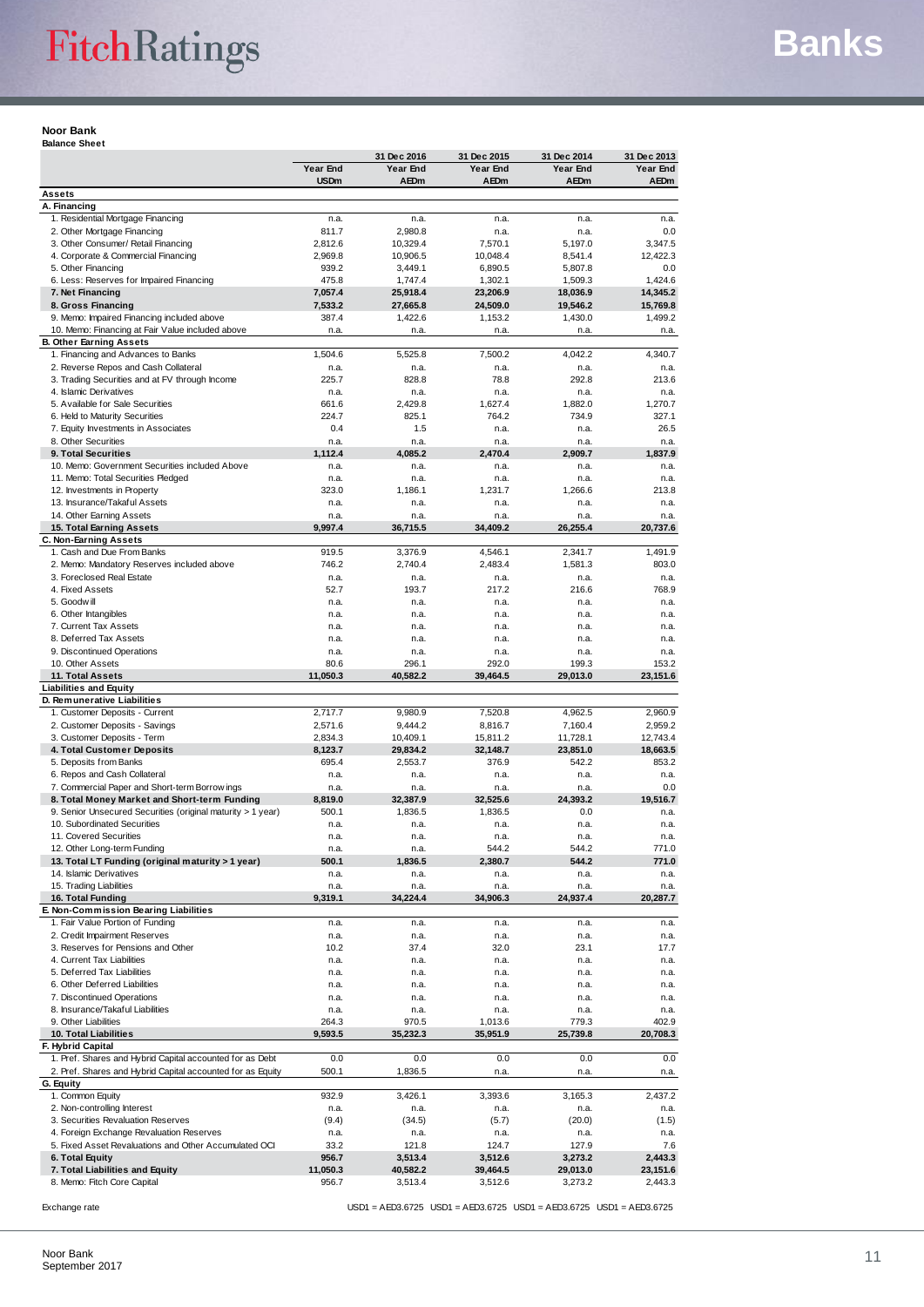#### **Noor Bank**

**Summary Analytics**

|                                                                                                                                | 31 Dec 2016 | 31 Dec 2015 | 31 Dec 2014 | 31 Dec 2013 |
|--------------------------------------------------------------------------------------------------------------------------------|-------------|-------------|-------------|-------------|
|                                                                                                                                | Year End    | Year End    | Year End    | Year End    |
|                                                                                                                                |             |             |             |             |
| A. Financing Ratios                                                                                                            |             |             |             |             |
| 1. Financing Income on Financing/ Average Gross Financing                                                                      | 4.74        | 4.63        | 4.44        | 4.23        |
| 2. Financing Expense on Customer Deposits/ Average Customer Deposits                                                           | 1.04        | 0.85        | 1.09        | 1.66        |
| 3. Financing Income/ Average Earning Assets                                                                                    | 3.82        | 3.56        | 3.83        | 3.65        |
| 4. Financing Expense/ Average Income-bearing Liabilities                                                                       | 0.94        | 0.79        | 1.03        | 1.52        |
| 5. Net Financing Income/ Average Earning Assets                                                                                | 2.93        | 2.80        | 2.81        | 2.19        |
| 6. Net Financing Income Less Fin. Impairment Charges/Av. Earning Assets                                                        | 1.10        | 2.17        | 2.29        | 1.96        |
| 7. Net Financing Income Less Preferred Stock Dividend/Average Earning Assets<br><b>B. Other Operating Profitability Ratios</b> | 2.93        | 2.80        | 2.81        | 2.19        |
| 1. Non-Financing Income/ Gross Revenues                                                                                        | 39.20       | 36.11       | 35.14       | 35.54       |
| 2. Non-Financing Expense/ Gross Revenues                                                                                       | 40.49       | 45.94       | 48.27       | 61.38       |
| 3. Non-Financing Expense/ Average Assets                                                                                       | 1.74        | 1.81        | 1.84        | 1.89        |
| 4. Pre-impairment Op. Profit/ Average Equity                                                                                   | 28.87       | 22.53       | 18.76       | 10.56       |
| 5. Pre-impairment Op. Profit/ Average Total Assets                                                                             | 2.56        | 2.13        | 1.97        | 1.19        |
| 6. Financing and securities impairment charges/ Pre-impairment Op. Profit                                                      | 63.74       | 26.37       | 23.40       | 17.97       |
| 7. Operating Profit/ Average Equity                                                                                            | 10.47       | 16.59       | 14.37       | 8.66        |
| 8. Operating Profit/ Average Total Assets                                                                                      | 0.93        | 1.57        | 1.51        | 0.98        |
| 9. Operating Profit / Risk Weighted Assets                                                                                     | 1.14        | 1.99        | 1.88        | 1.14        |
| C. Other Profitability Ratios                                                                                                  |             |             |             |             |
| 1. Net Income/ Average Total Equity                                                                                            | 10.47       | 16.82       | 24.29       | 11.04       |
| 2. Net Income/ Average Total Assets                                                                                            | 0.93        | 1.59        | 2.55        | 1.24        |
| 3. Fitch Comprehensive Income/ Average Total Equity                                                                            | 9.65        | 17.16       | 27.94       | 11.56       |
| 4. Fitch Comprehensive Income/ Average Total Assets                                                                            | 0.85        | 1.62        | 2.94        | 1.30        |
| 5. Taxes/ Pre-tax Profit                                                                                                       | n.a.        | n.a.        | n.a.        | n.a.        |
| 6. Net Income/ Risk Weighted Assets                                                                                            | 1.14        | 2.02        | 3.18        | 1.46        |
| D. Capitalization                                                                                                              |             |             |             |             |
| 1. FCC/FCC-Adjusted Risk Weighted Assets                                                                                       | 10.89       | 12.62       | 15.35       | 13.94       |
| 2. Tangible Common Equity/ Tangible Assets                                                                                     | 8.66        | 8.90        | 11.28       | 10.55       |
| 3. Tier 1 Regulatory Capital Ratio                                                                                             | 16.27       | 12.15       | 14.55       | 13.90       |
| 4. Total Regulatory Capital Ratio                                                                                              | 17.25       | 15.19       | 18.10       | 17.57       |
| 5. Common Equity Tier 1 Capital Ratio                                                                                          | n.a.        | n.a.        | n.a.        | n.a.        |
| 6. Equity/ Total Assets                                                                                                        | 8.66        | 8.90        | 11.28       | 10.55       |
| 7. Cash Dividends Paid & Declared/Net Income                                                                                   | n.a.        | n.a.        | 49.52       | n.a.        |
| 8. Internal Capital Generation                                                                                                 | 10.44       | 15.97       | 10.46       | 10.45       |
| <b>E. Financing Quality</b>                                                                                                    |             |             |             |             |
| 1. Grow th of Total Assets                                                                                                     | 2.83        | 36.02       | 25.32       | 28.95       |
| 2. Grow th of Gross Financing                                                                                                  | 12.88       | 25.39       | 23.95       | 26.23       |
| 3. Impaired Financing/ Gross Financing                                                                                         | 5.14        | 4.71        | 7.32        | 9.51        |
| 4. Reserves for Impaired Financing/ Gross Financing                                                                            | 6.32        | 5.31        | 7.72        | 9.03        |
| 5. Reserves for Impaired Financing/ Impaired Financing                                                                         | 122.83      | 112.91      | 105.55      | 95.02       |
| 6. Impaired Financing less Reserves for Impaired Financing/ Fitch Core Capital                                                 | (9.24)      | (4.24)      | (2.42)      | 3.05        |
| 7. Impaired Financing less Reserves for Impaired Financing/ Equity                                                             | (9.24)      | (4.24)      | (2.42)      | 3.05        |
| 8. Financing Impairment Charges/ Average Gross Financing                                                                       | 2.51        | 0.88        | 0.68        | 0.31        |
| 9. Net Charge-offs/ Average Gross Financing                                                                                    | 0.78        | 1.81        | 0.21        | 1.66        |
| 10. Impaired Fin. + Foreclosed Assets/ Gross Fin. + Foreclosed Assets                                                          | 5.14        | 4.71        | 7.32        | 9.51        |
| F. Funding and Liquidity                                                                                                       |             |             |             |             |
| 1. Financing/ Customer Deposits                                                                                                | 92.73       | 76.24       | 81.95       | 84.50       |
| 2. Interbank Assets/ Interbank Liabilities                                                                                     | 216.38      | 1,989.97    | 745.52      | 508.76      |
| 3. Customer Deposits/ Total Funding (excluding Islamic derivatives)                                                            | 82.73       | 92.10       | 95.64       | 91.99       |
| 4. Liquidity Coverage Ratio                                                                                                    | n.a.        | n.a.        | n.a.        | n.a.        |
| 5. Net Stable Funding Ratio                                                                                                    | n.a.        | n.a.        | n.a.        | n.a.        |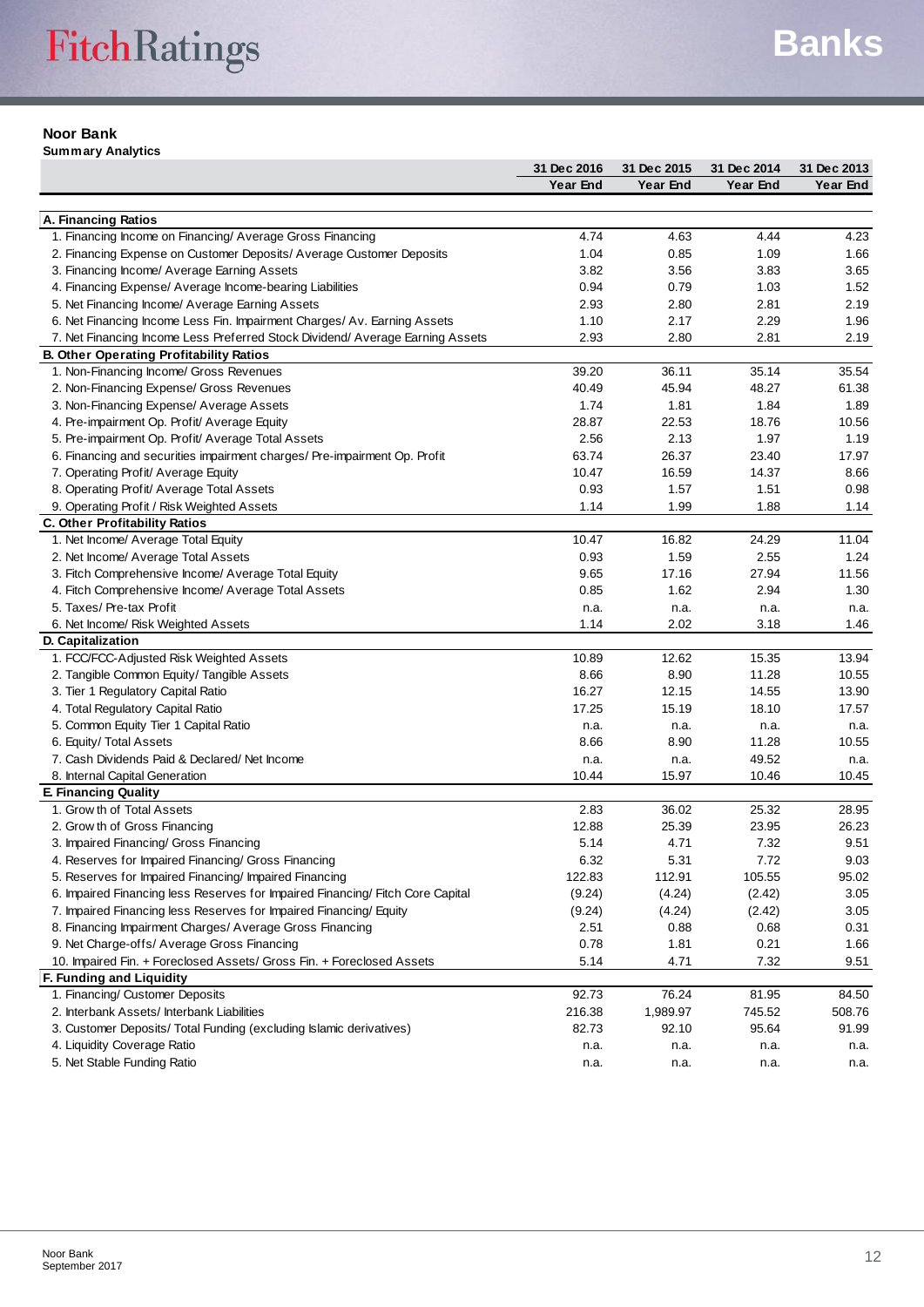**Noor Bank Reference Data**

| Neiereilue Dala                                                                                           |                    | 31 Dec 2016          | 31 Dec 2015         | 31 Dec 2014         | 31 Dec 2013         |
|-----------------------------------------------------------------------------------------------------------|--------------------|----------------------|---------------------|---------------------|---------------------|
|                                                                                                           | Year End           | Year End             | Year End            | Year End            | Year End            |
|                                                                                                           | <b>USDm</b>        | <b>AEDm</b>          | AEDm                | <b>AEDm</b>         | AEDm                |
| A. Off-Balance Sheet Items                                                                                |                    |                      |                     |                     |                     |
| 1. Managed Securitized Assets Reported Off-Balance Sheet                                                  | n.a.               | n.a.                 | n.a.                | n.a.                | n.a.                |
| 2. Other off-balance sheet exposure to securitizations                                                    | n.a.               | n.a.                 | n.a.                | n.a.                | n.a.                |
| 3. Guarantees                                                                                             | 686.4              | 2,520.7              | 3,155.9             | 2,797.2             | 2,134.2             |
| 4. Acceptances and documentary credits reported off-balance sheet                                         | 71.9               | 263.9                | 707.6               | 739.6               | 641.7               |
| 5. Committed Credit Lines                                                                                 | 2,346.4            | 8,617.0              | 6,754.7             | 5,136.5             | 3,731.1             |
| 6. Other Contingent Liabilities<br>7. Total Assets under Management                                       | 1.1<br>n.a.        | 3.9<br>n.a.          | 6.1<br>n.a.         | 10.0<br>n.a.        | 35.0<br>n.a.        |
| <b>B. Average Balance Sheet</b>                                                                           |                    |                      |                     |                     |                     |
| Average Financing                                                                                         | 7,007.6            | 25,735.3             | 22,386.6            | 18,071.7            | 14,131.2            |
| <b>Average Earning Assets</b>                                                                             | 9,618.7            | 35,324.6             | 31,759.9            | 23,375.1            | 18,581.5            |
| Average Assets                                                                                            | 10,772.0           | 39,560.3             | 35,248.7            | 26,545.4            | 20,553.1            |
| Average Managed Assets (OBS)                                                                              | n.a.               | n.a.                 | n.a.                | n.a.                | n.a.                |
| Average Remunerative Liabilities<br>Average Common equity                                                 | 9,206.6<br>924.0   | 33,811.2<br>3,393.3  | 30,742.7<br>3,220.2 | 23,139.1<br>2,753.9 | 17,868.1<br>2,309.5 |
| Average Equity                                                                                            | 954.4              | 3,505.1              | 3,333.8             | 2,791.9             | 2,313.4             |
| Average Customer Deposits                                                                                 | 8,259.5            | 30,333.0             | 28,537.5            | 21,907.3            | 16,357.8            |
| <b>C. Maturities</b>                                                                                      |                    |                      |                     |                     |                     |
| <b>Asset Maturities:</b>                                                                                  |                    |                      |                     |                     |                     |
| Financing & Advances $<$ 3 months                                                                         | 664.2              | 2,439.2              | 6,625.1             | 4,082.6             | 1,783.0             |
| Financing & Advances 3 - 12 Months                                                                        | 546.6              | 2,007.5              | 3,470.8             | 3,208.1             | 3,082.8             |
| Financing and Advances 1 - 5 Years<br>Financing & Advances > 5 years                                      | 2,807.8<br>3,038.8 | 10,311.7<br>11,160.0 | 7,515.0<br>5,596.0  | 6,466.2<br>4,280.0  | 5,903.4<br>3,576.0  |
|                                                                                                           |                    |                      |                     |                     |                     |
| Debt Securities < 3 Months                                                                                | n.a.               | n.a.                 | n.a.                | n.a.                | n.a.                |
| Debt Securities 3 - 12 Months                                                                             | n.a.               | n.a.                 | n.a.                | n.a.                | n.a.                |
| Debt Securities 1 - 5 Years                                                                               | n.a.               | n.a.                 | n.a.                | n.a.                | n.a.                |
| Debt Securities > 5 Years                                                                                 | n.a.               | n.a.                 | n.a.                | n.a.                | n.a.                |
|                                                                                                           |                    |                      |                     |                     |                     |
| Advances to Banks < 3 Months                                                                              | 1,119.8            | 4,112.4              | n.a.                | n.a.                | n.a.                |
| Advances to Banks 3 - 12 Months<br>Advances to Banks 1 - 5 Years                                          | 384.9<br>0.0       | 1,413.4<br>0.0       | n.a.<br>n.a.        | n.a.<br>n.a.        | n.a.                |
| Advances to Banks > 5 Years                                                                               | 0.0                | 0.0                  | n.a.                | n.a.                | n.a.<br>n.a.        |
| <b>Liability Maturities:</b>                                                                              |                    |                      |                     |                     |                     |
| Retail Deposits < 3 Months                                                                                | 6,513.4            | 23,920.4             | 21,798.4            | 13,922.6            | 10,508.6            |
| Retail Deposits 3 - 12 Months                                                                             | 889.9              | 3,268.1              | 8,038.2             | 7,922.8             | 7,051.3             |
| Retail Deposits 1 - 5 Years                                                                               | 718.3              | 2,638.1              | 2,312.1             | 2,005.6             | 1,103.6             |
| Retail Deposits > 5 Years                                                                                 | 2.1                | 7.6                  | n.a.                | n.a.                | n.a.                |
|                                                                                                           |                    |                      |                     |                     |                     |
| Other Deposits < 3 Months<br>Other Deposits 3 - 12 Months                                                 | n.a.<br>n.a.       | n.a.<br>n.a.         | n.a.<br>n.a.        | n.a.<br>n.a.        | n.a.<br>n.a.        |
| Other Deposits 1 - 5 Years                                                                                | n.a.               | n.a.                 | n.a.                | n.a.                | n.a.                |
| Other Deposits > 5 Years                                                                                  | n.a.               | n.a.                 | n.a.                | n.a.                | n.a.                |
|                                                                                                           |                    |                      |                     |                     |                     |
| Deposits from Banks < 3 Months                                                                            | 692.4              | 2,542.7              | 340.1               | 485.3               | 485.9               |
| Deposits from Banks 3 - 12 Months                                                                         | 3.0                | 11.0                 | 36.8                | 56.9                | n.a.                |
| Deposits from Banks 1 - 5 Years                                                                           | 0.0                | 0.0                  | n.a.                | n.a.                | 367.3               |
| Deposits from Banks > 5 Years                                                                             | 0.0                | 0.0                  | n.a.                | n.a.                | n.a.                |
| Senior Securities Maturing < 3 months                                                                     | 0.0                | 0.0                  | n.a.                | n.a.                | n.a.                |
| Senior Securities Maturing 3-12 Months                                                                    | 0.0                | 0.0                  | n.a.                | n.a.                | n.a.                |
| Senior Securities Maturing 1- 5 Years                                                                     | 500.1              | 1,836.5              | 1,836.5             | n.a.                | n.a.                |
| Senior Securities Maturing > 5 Years                                                                      | 0.0                | 0.0                  | n.a.                | n.a.                | n.a.                |
| <b>Total Senior Securities on Balance Sheet</b>                                                           | 500.1              | 1,836.5              | 1,836.5             | n.a.                | n.a.                |
| Fair Value Portion of Senior Securities                                                                   | n.a.               | n.a.                 | n.a.                | n.a.                | n.a.                |
| Subordinated Securities Maturing < 3 months                                                               | n.a.               | n.a.                 | n.a.                | n.a.                | n.a.                |
| Subordinated Securities Maturing 3-12 Months<br>Subordinated Securities Maturing 1- 5 Year                | n.a.<br>n.a.       | n.a.<br>n.a.         | n.a.<br>n.a.        | n.a.<br>n.a.        | n.a.<br>n.a.        |
| Subordinated Securities Maturing > 5 Years                                                                | n.a.               | n.a.                 | n.a.                | n.a.                | n.a.                |
| Total Subordinated Securities on Balance Sheet                                                            | n.a.               | n.a.                 | n.a.                | n.a.                | n.a.                |
| Fair Value Portion of Subordinated Securities                                                             | n.a.               | n.a.                 | n.a.                | n.a.                | n.a.                |
| D. Risk Weighted Assets                                                                                   |                    |                      |                     |                     |                     |
| 1. Risk Weighted Assets                                                                                   | 8,786.1            | 32,266.8             | 27,823.9            | 21,323.3            | 17,532.2            |
| 2. Fitch Core Capital Adjustments for Insurance and Securitisation Risk Weighted Assets                   | n.a.               | n.a.                 | n.a.                | n.a.                | n.a.                |
| 3. Fitch Core Capital Adjusted Risk Weighted Assets<br>4. Other Fitch Adjustments to Risk Weighted Assets | 8,786.1            | 32,266.8             | 27,823.9            | 21,323.3            | 17,532.2            |
| 5. Fitch Adjusted Risk Weighted Assets                                                                    | n.a.<br>8,786.1    | n.a.<br>32,266.8     | n.a.<br>27,823.9    | n.a.<br>21,323.3    | n.a.<br>17,532.2    |
| E. Equity Reconciliation                                                                                  |                    |                      |                     |                     |                     |
| 1. Equity                                                                                                 | 956.7              | 3,513.4              | 3,512.6             | 3,273.2             | 2,443.3             |
| 2. Add: Pref. Shares and Hybrid Capital accounted for as Equity                                           | 500.1              | 1,836.5              | n.a.                | n.a.                | n.a.                |
| 3. Add: Other Adjusment                                                                                   | n.a.               | n.a.                 | n.a.                | n.a.                | n.a.                |
| 4. Published Equity                                                                                       | 1,456.7            | 5,349.9              | 3,512.6             | 3,273.2             | 2,443.3             |
| F. Fitch Core Capital Reconciliation<br>1. Total Equity as reported (including non-controlling interests) | 956.7              | 3,513.4              | 3,512.6             | 3,273.2             | 2,443.3             |
| 2. Fair value effect incl in own obligations/funding at fv on the B/S-CC only                             | 0.0                | 0.0                  | 0.0                 | 0.0                 | 0.0                 |
| 3. Non-loss-absorbing non-controlling interests                                                           | 0.0                | 0.0                  | 0.0                 | 0.0                 | 0.0                 |
| 4. Goodwill                                                                                               | 0.0                | 0.0                  | 0.0                 | 0.0                 | 0.0                 |
| 5. Other intangibles                                                                                      | 0.0                | 0.0                  | 0.0                 | 0.0                 | 0.0                 |
| 6. Deferred tax assets deduction                                                                          | 0.0                | 0.0                  | 0.0                 | 0.0                 | 0.0                 |
| 7. Net asset value of insurance/takaful subsidiaries                                                      | 0.0                | 0.0                  | 0.0                 | 0.0                 | 0.0                 |
| 8. First loss tranches of off-balance sheet securitizations                                               | 0.0                | 0.0                  | 0.0                 | 0.0                 | 0.0                 |
| 9. Fitch Core Capital                                                                                     | 956.7              | 3,513.4              | 3,512.6             | 3,273.2             | 2,443.3             |

Exchange rate USD1 = AED3.6725 USD1 = AED3.6725 USD1 = AED3.6725 USD1 = AED3.6725